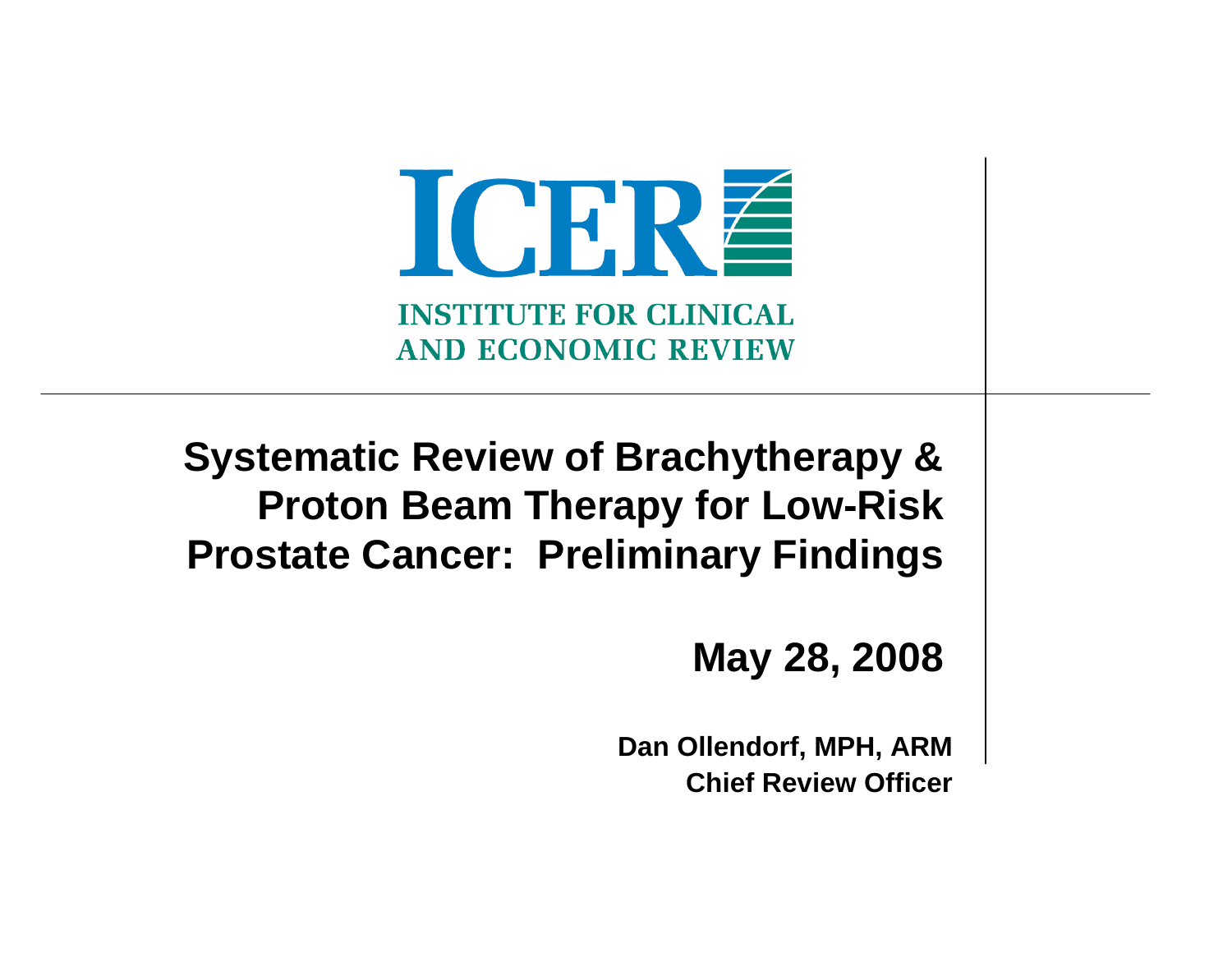# **Systematic Review Objectives**

- To compare the potential clinical benefits of brachytherapy and proton beam therapy relative to standard radiation therapy (IMRT) among low-risk prostate cancer patients
	- $\bullet$ Biochemical recurrence
	- $\bullet$ Disease-specific and overall survival
- To compare the potential harms of such therapies
	- $\bullet$ Gastrointestinal
	- $\bullet$ **Genitourinary**
	- $\bullet$ Sexual

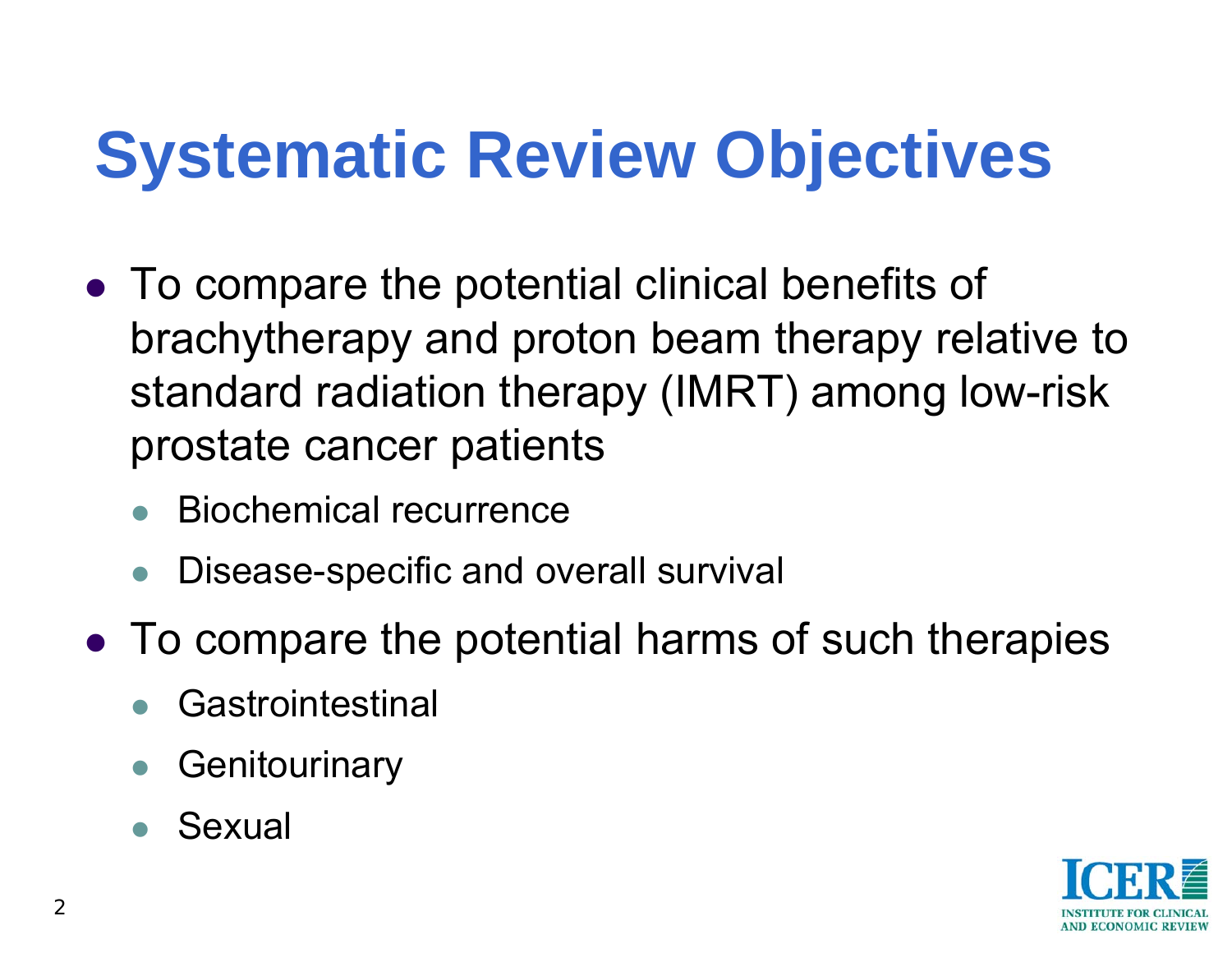# **Review Scope**

- Patients with low-risk disease (D'Amico criteria):
	- $\bullet$ Stage T1-T2a
	- $\bullet$ Gleason score ≤6
	- $\bullet$ PSA ≤10 ng/mL
- Treatments of interest:
	- $\bullet$ Low-dose-rate brachytherapy (with  $1^{125}$  or Pd<sup>103</sup> isotopes)
	- $\bullet$ Proton beam therapy
	- $\bullet$ IMRT (referent standard)
	- Active surveillance (to support economic modeling)

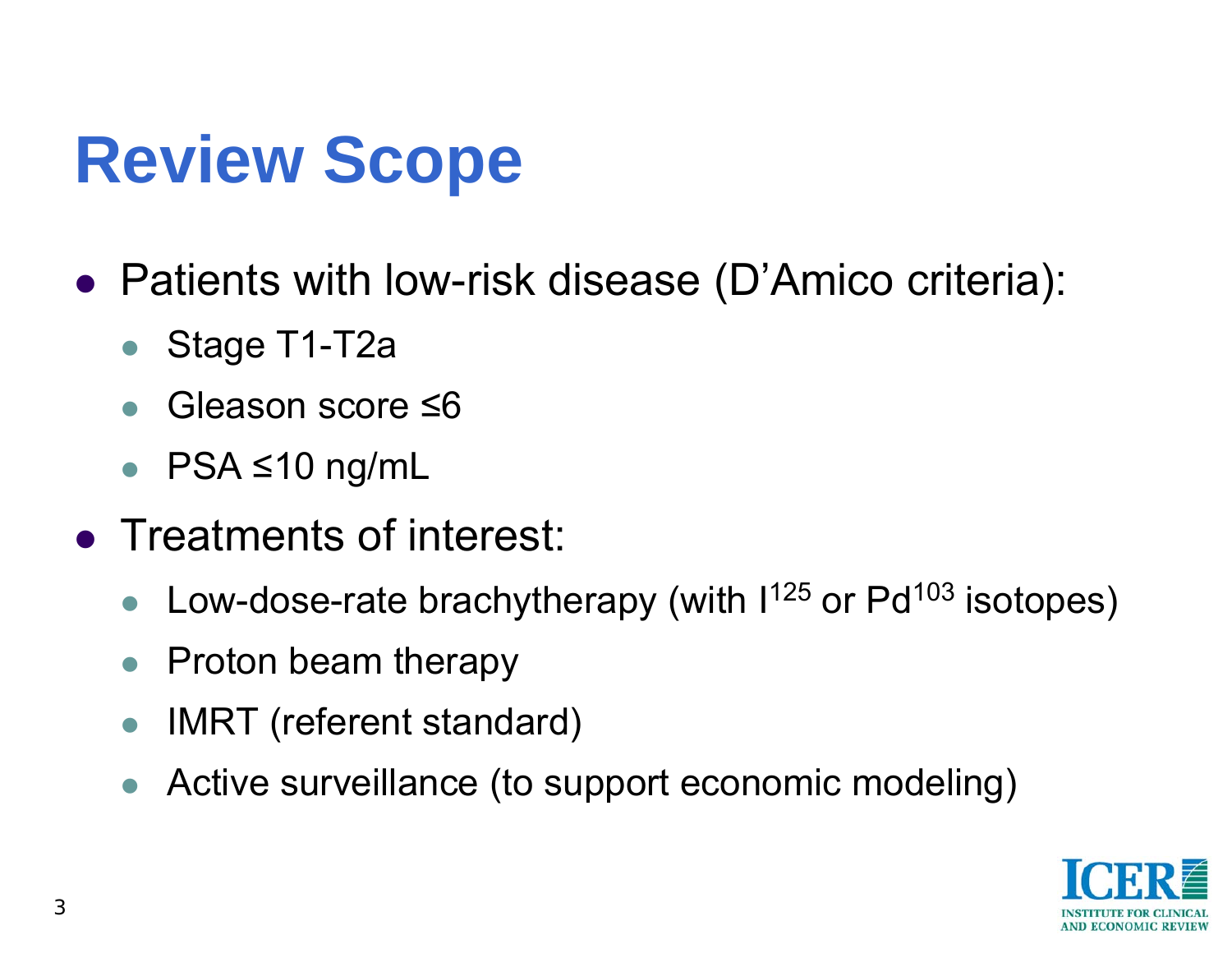# **Major Exclusions**

- Treatment variants:
	- $\bullet$  High-dose-rate brachytherapy, LDR brachytherapy with adjuvant external beam radiation (where feasible)
	- Proton "boost" therapy
- Study types:
	- $\bullet$  Without identifiable low-risk subgroup or preponderance of low-risk participants
	- $\bullet$ Sample size <50, or outcomes reported in <50 patients
	- $\bullet$ Non-English language

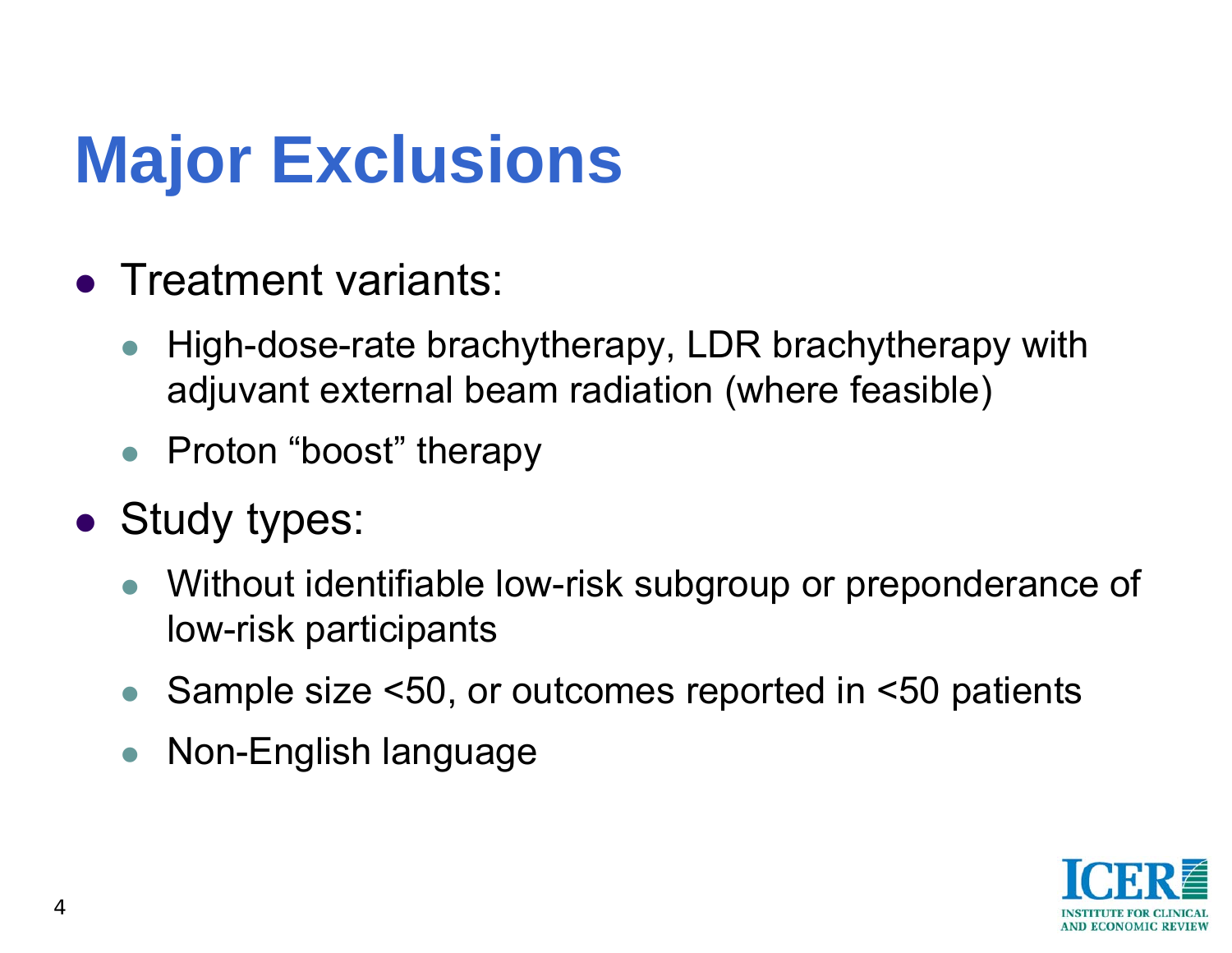# **Outcomes Assessed**

- Survival:
	- $\bullet$ **Overall**
	- $\bullet$ Disease-specific
- Freedom from biochemical recurrence
	- ASTRO-Phoenix definition (increase of 2+ ng/mL from nadir) or ASTRO 1997 (3 consecutive PSA rises from nadir)
		- $\bullet$  Latter only included if study parameters support comparison to Phoenix:
			- г Date of call 2+ years short of median follow-up (or available from K-M curves)
			- г No backdating

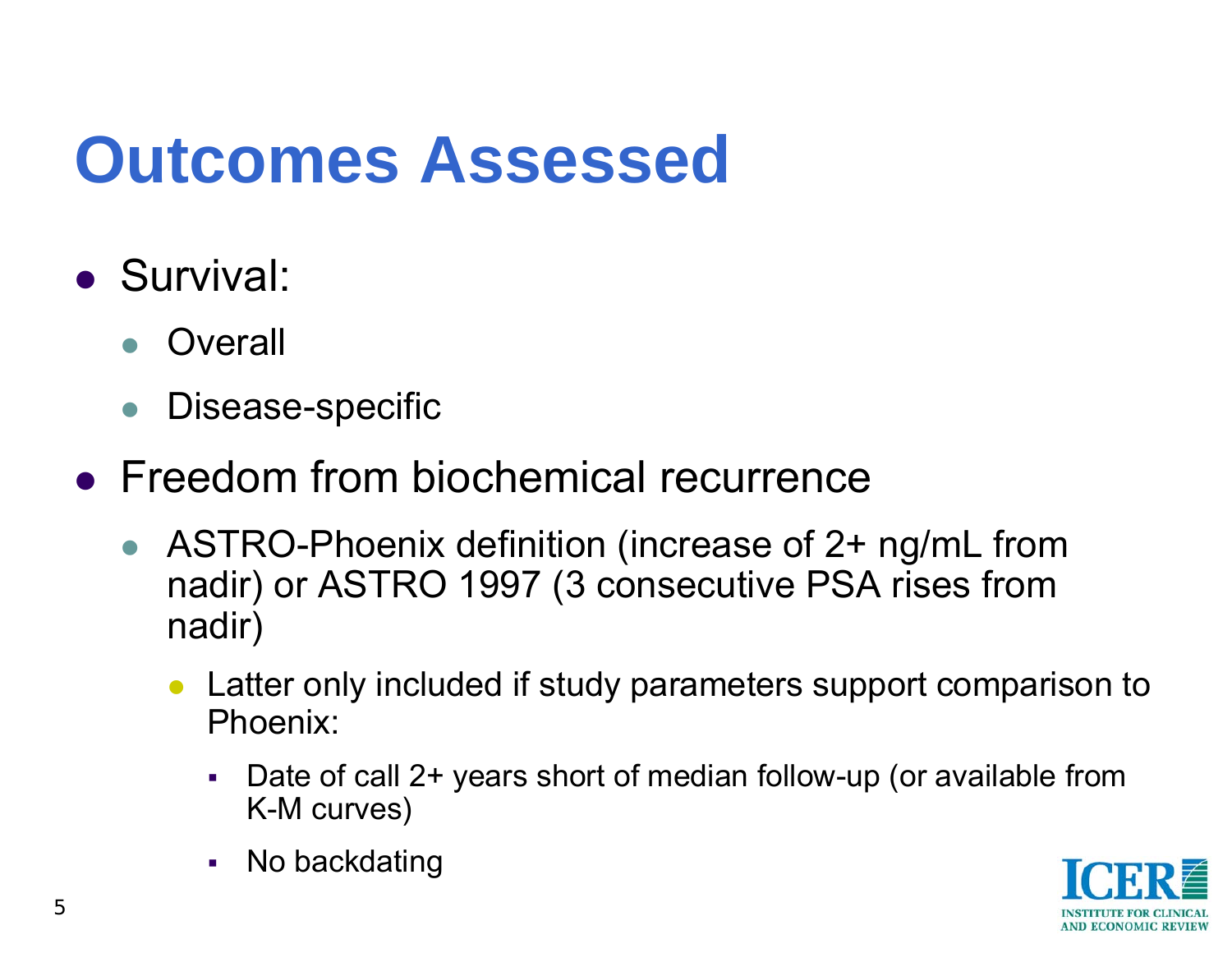# **Outcomes Assessed**

- Morbidity:
	- Acute (≤90 days) and chronic/late
	- $\bullet$  Genitourinary:
		- $\bullet$ Acute urinary retention (brachytherapy only)
		- $\bullet$ Incontinence (if recorded separately)
		- $\bullet~$  All GU (RTOG 2+)
	- $\bullet$ Gastrointestinal (All GI, RTOG 2+)
	- $\bullet$ Impotence/erectile dysfunction

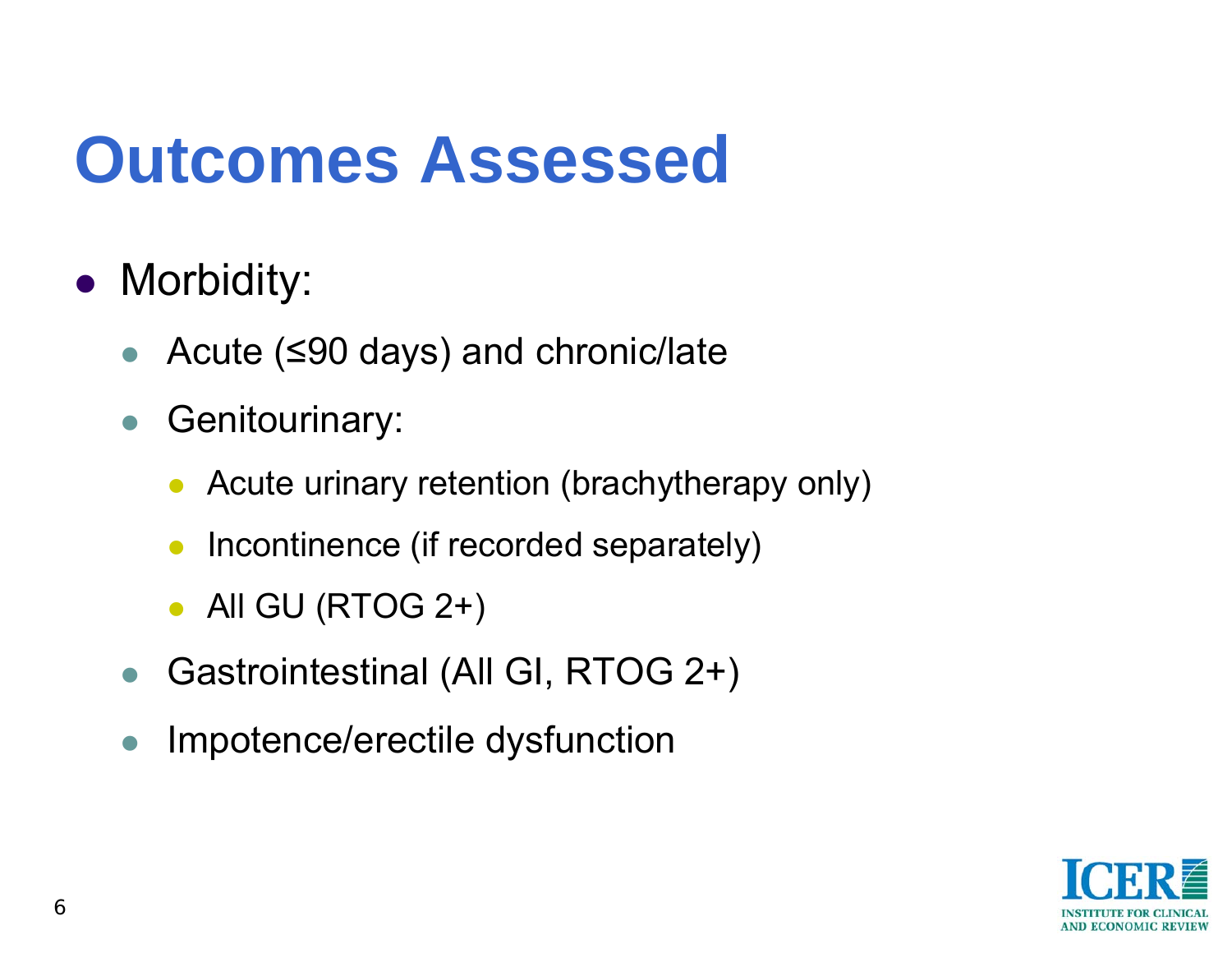# **Literature Search Results**

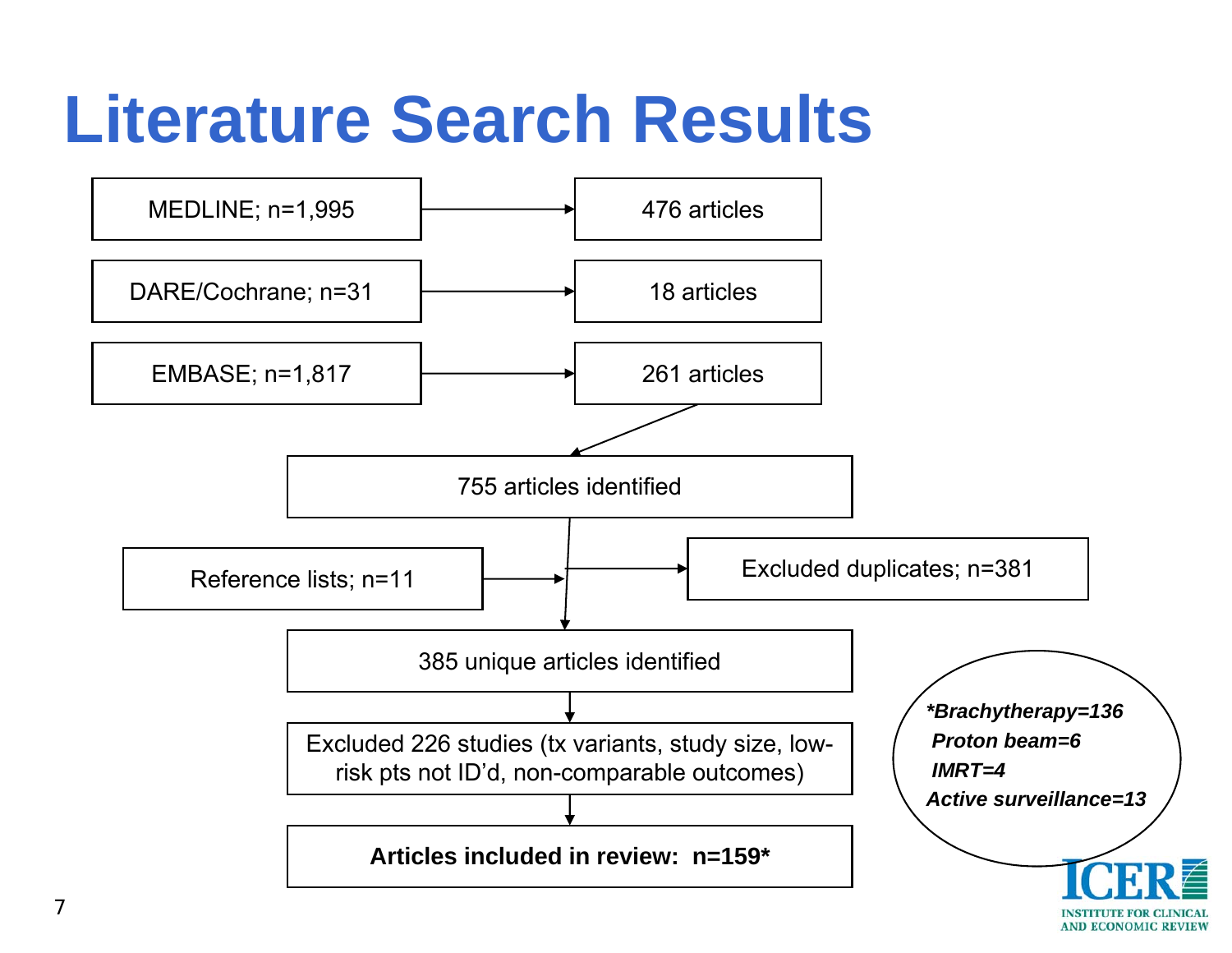# **Evidence Quality**

- 6 reports from 2 RCTs:
	- $\bullet$ Pd-103 vs. I-125 isotopes in permanent brachytherapy
	- Active surveillance vs. watchful waiting
- 1 report from non-randomized controlled study:
	- $\bullet$ Brachytherapy vs. 3D-CRT
- 40 reports from cohort/case-control studies
- Remaining studies all uncontrolled case series

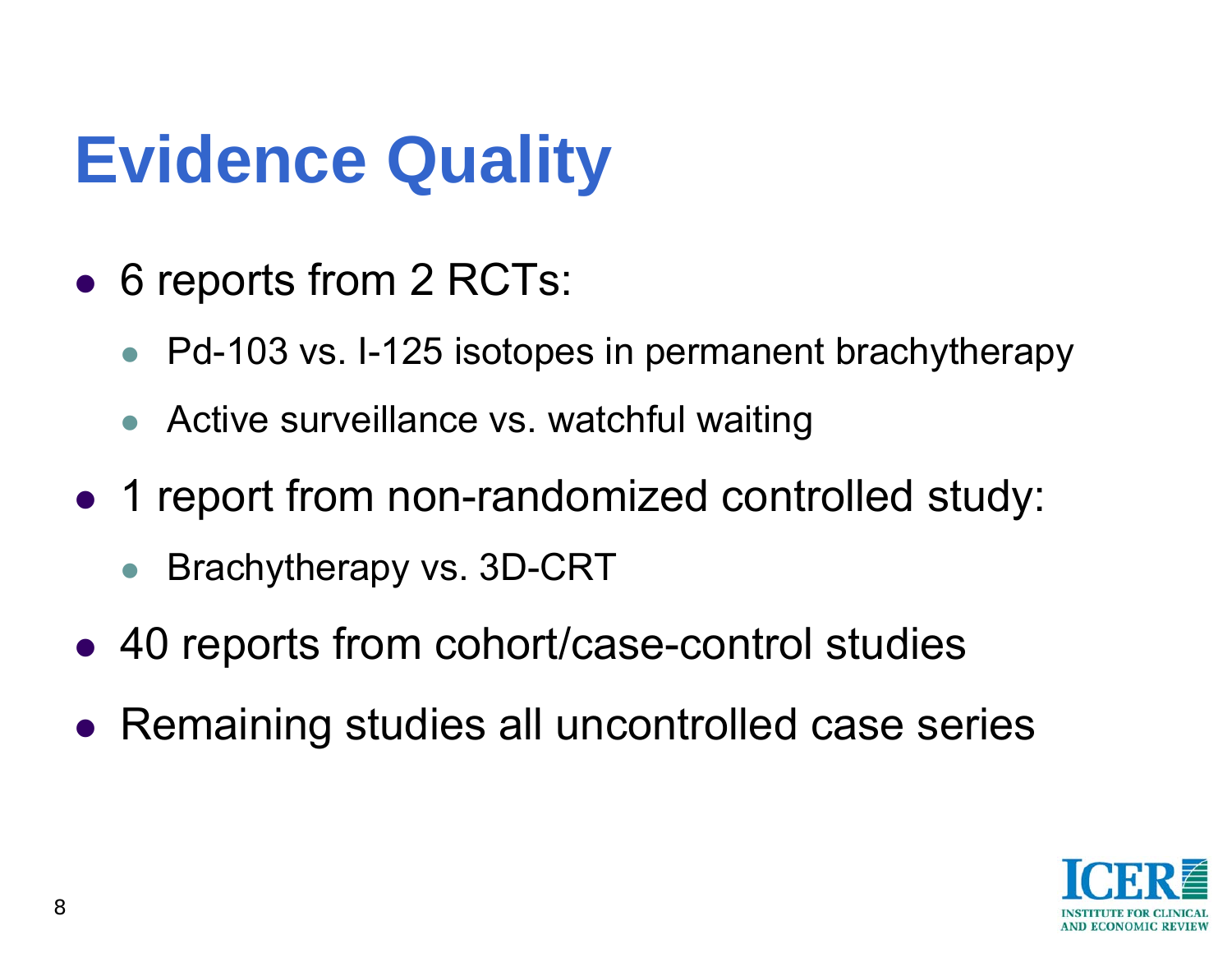# **Systematic Review Findings**

- Overall Survival
	- $\bullet$ Not reported in proton or IMRT studies
	- $\bullet$  Rates range from 60-98.6% at 3-10 years in 16 brachytherapy studies
		- $\bullet$  Differential rate also reported by age (Tward 2006): 92.1% vs. 62.9% at 10 years for men <60 and 60+ years respectively
- **Disease-Specific Survival** 
	- $\bullet$ Also not reported in proton or IMRT studies
	- $\bullet$  Rates range from 93-99% at 5-12 years in 6 brachytherapy studies:
		- $\bullet$ Age-stratified rates in Tward study: 99.5% vs. 94.7%

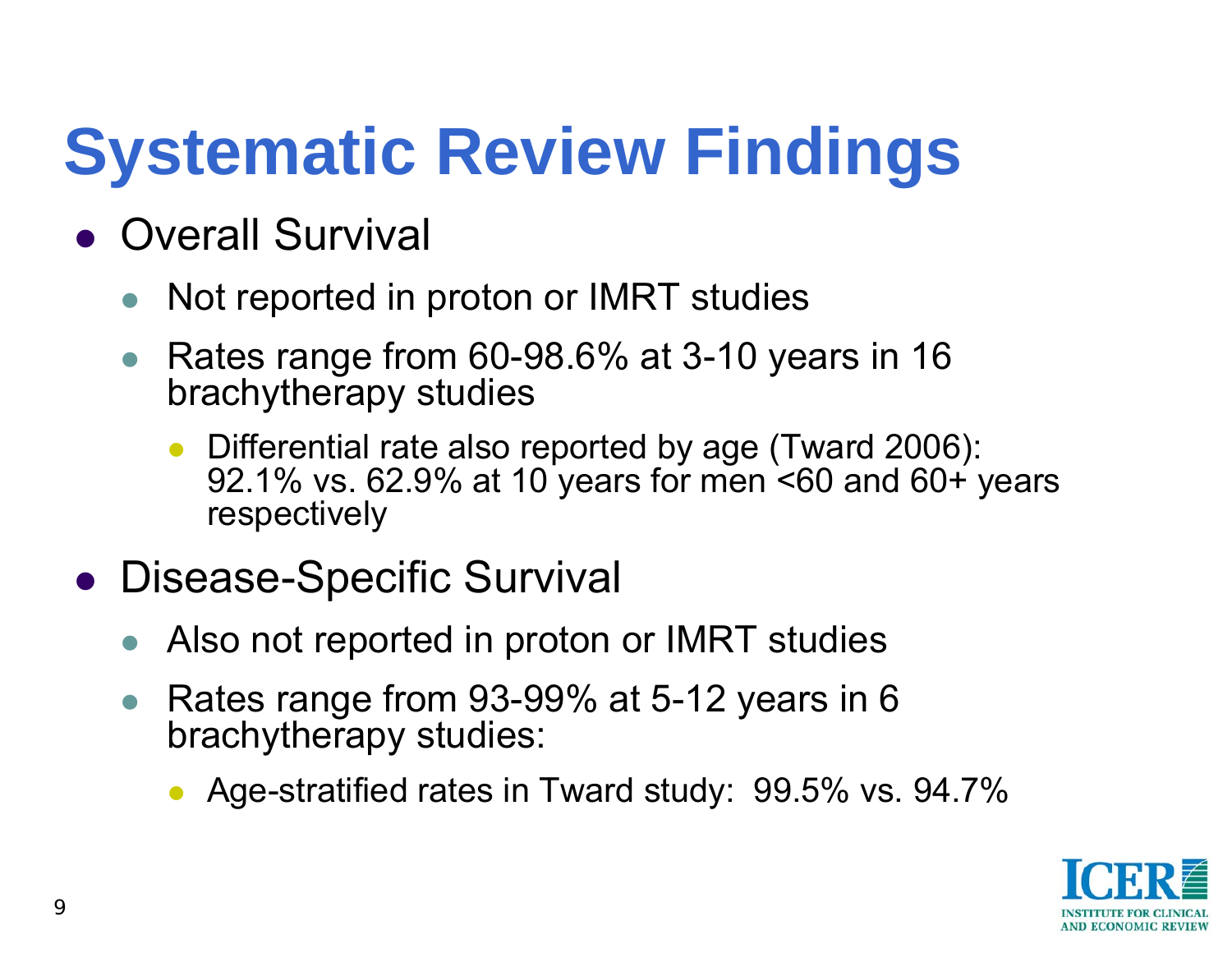# **Systematic Review Findings**

- **Biochemical Recurrence (K-M or Actuarial)** 
	- Proton beam: 5 included case series, all based on Loma Linda experience
	- IMRT: 4 single- or multi-institution case series (focus on higher dose delivery)
	- $\bullet$  Brachytherapy: 12 included recent single- or multiinstitution case series
- **•** Significant *differences* in study design (e.g., timepoint, definition, sample size); significant *overlap* in findings

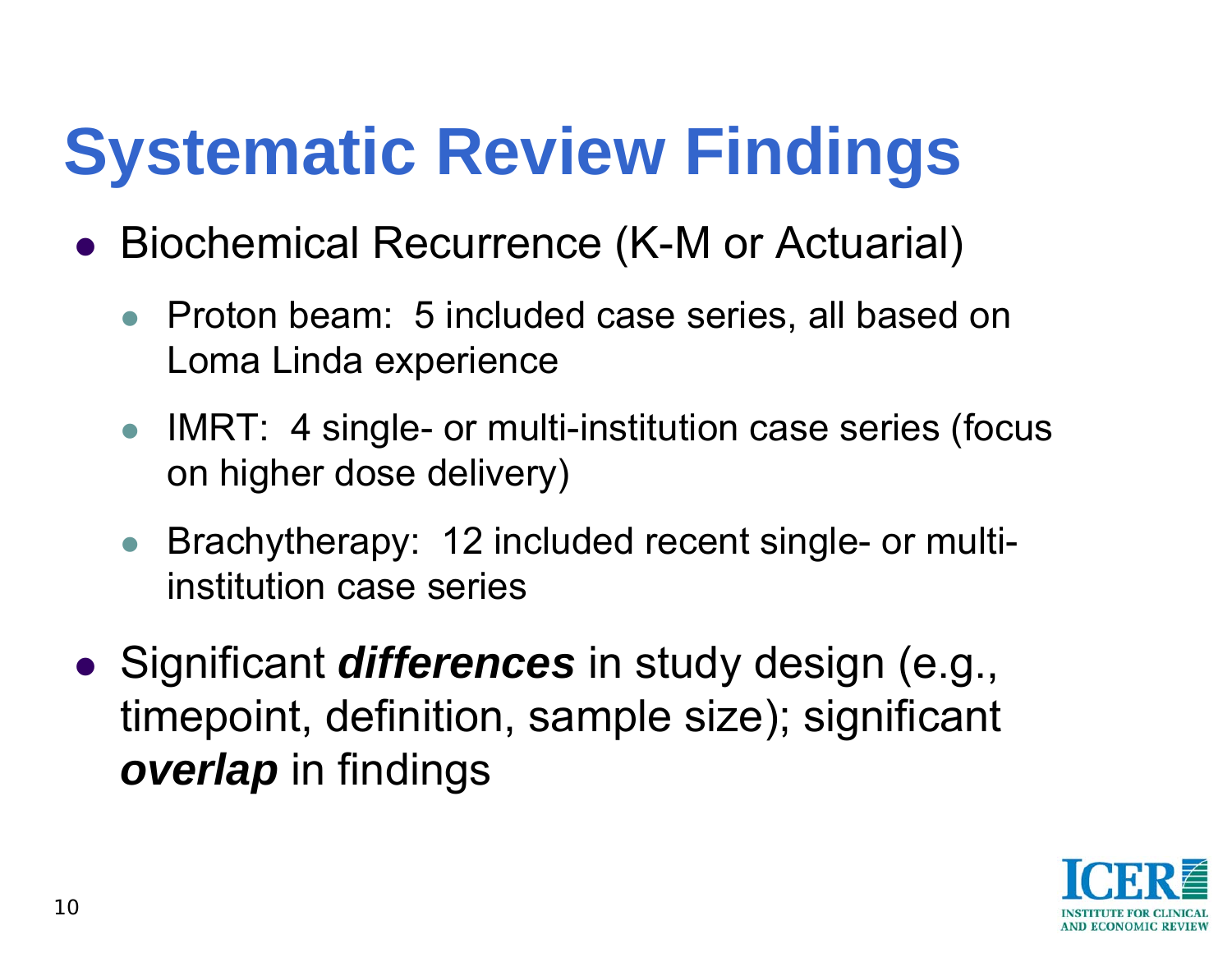# **Biochemical Freedom from Failure**



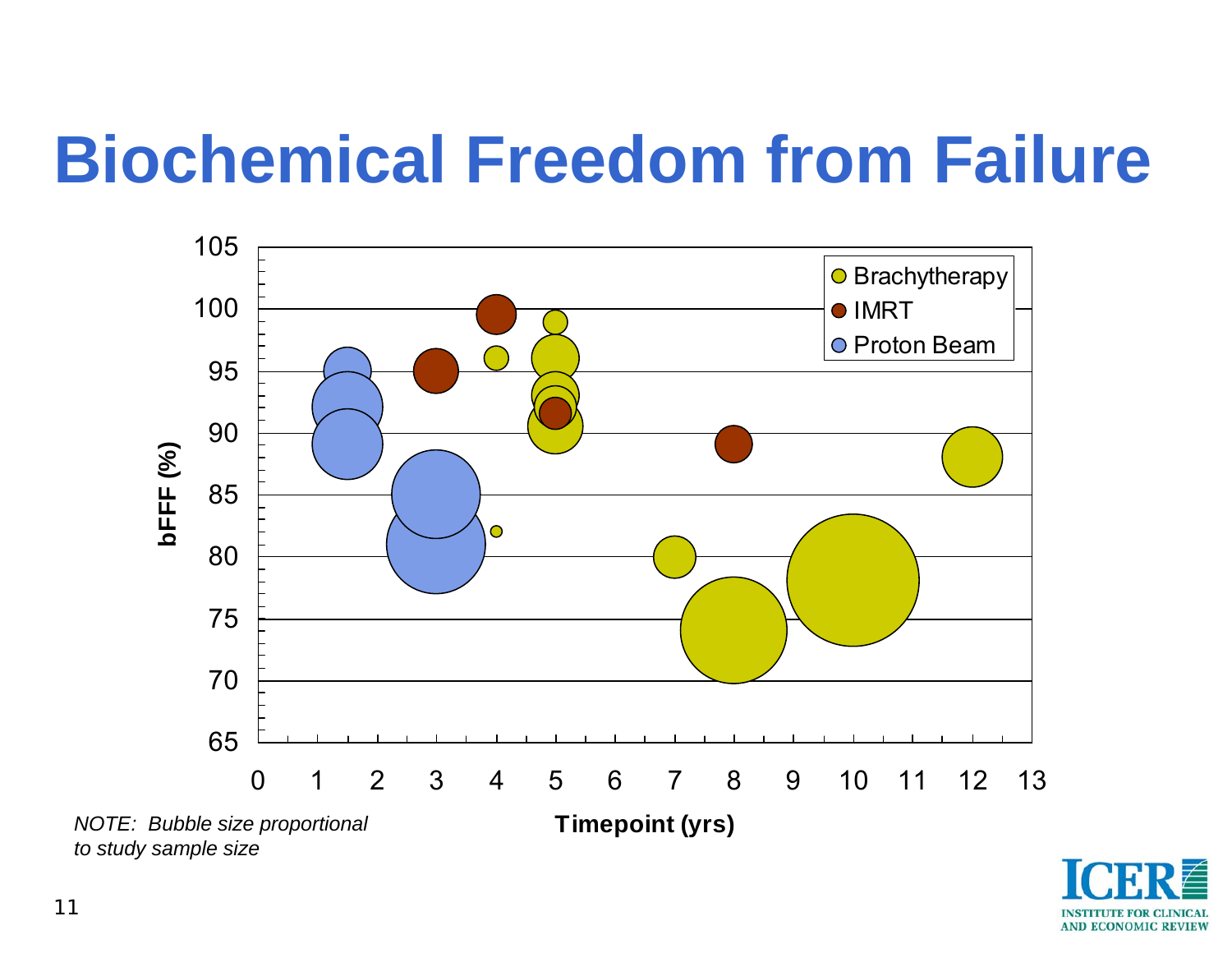# **Biochemical Freedom from Failure**

- bFFF measures complicated by study heterogeneity:
	- $\bullet$ Variable biochemical failure definitions
	- $\bullet$ Definition of low-risk populations
	- $\bullet$  Detail in reporting of adjuvant treatment received (e.g., external beam, adjuvant hormonotherapy)
	- $\bullet$ Population demographics

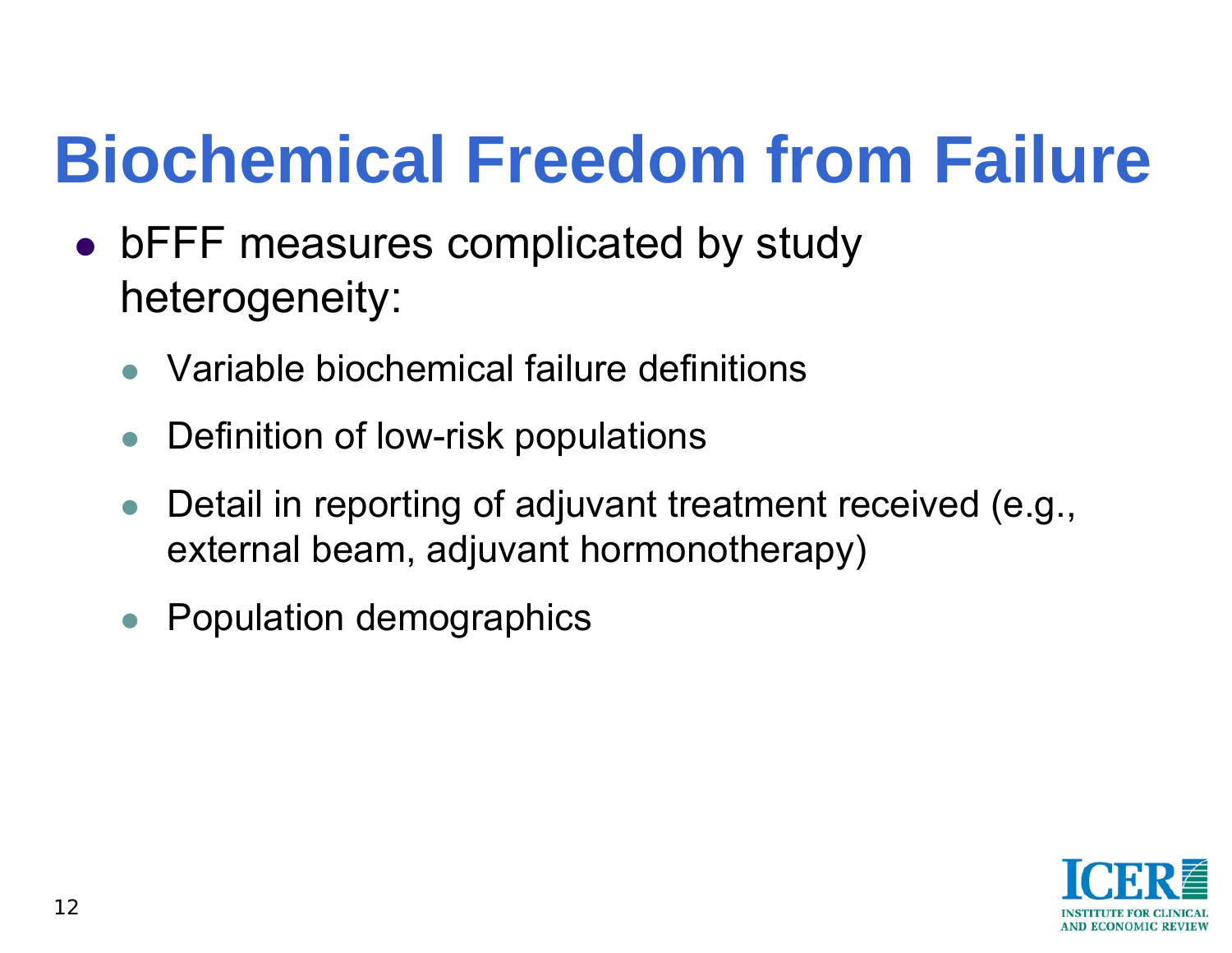### **Harms**

- **Genitourinary** 
	- $\bullet$  Incontinence only reported separately in brachytherapy studies (n=15)
		- Pooled rates similar regardless of whether RTOG grading used (1.6% vs. 1.8% respectively)
	- Acute urinary retention reported in 8 brachytherapy studies:
		- $\bullet$  Rates similar (pooled: 13.3%; range: 12.1%-17.0%) across studies, with exception of 2 Israeli studies (1.7%- 3.3%, excluded from pooled rate above)
			- L. Design/population issues in excluded studies?

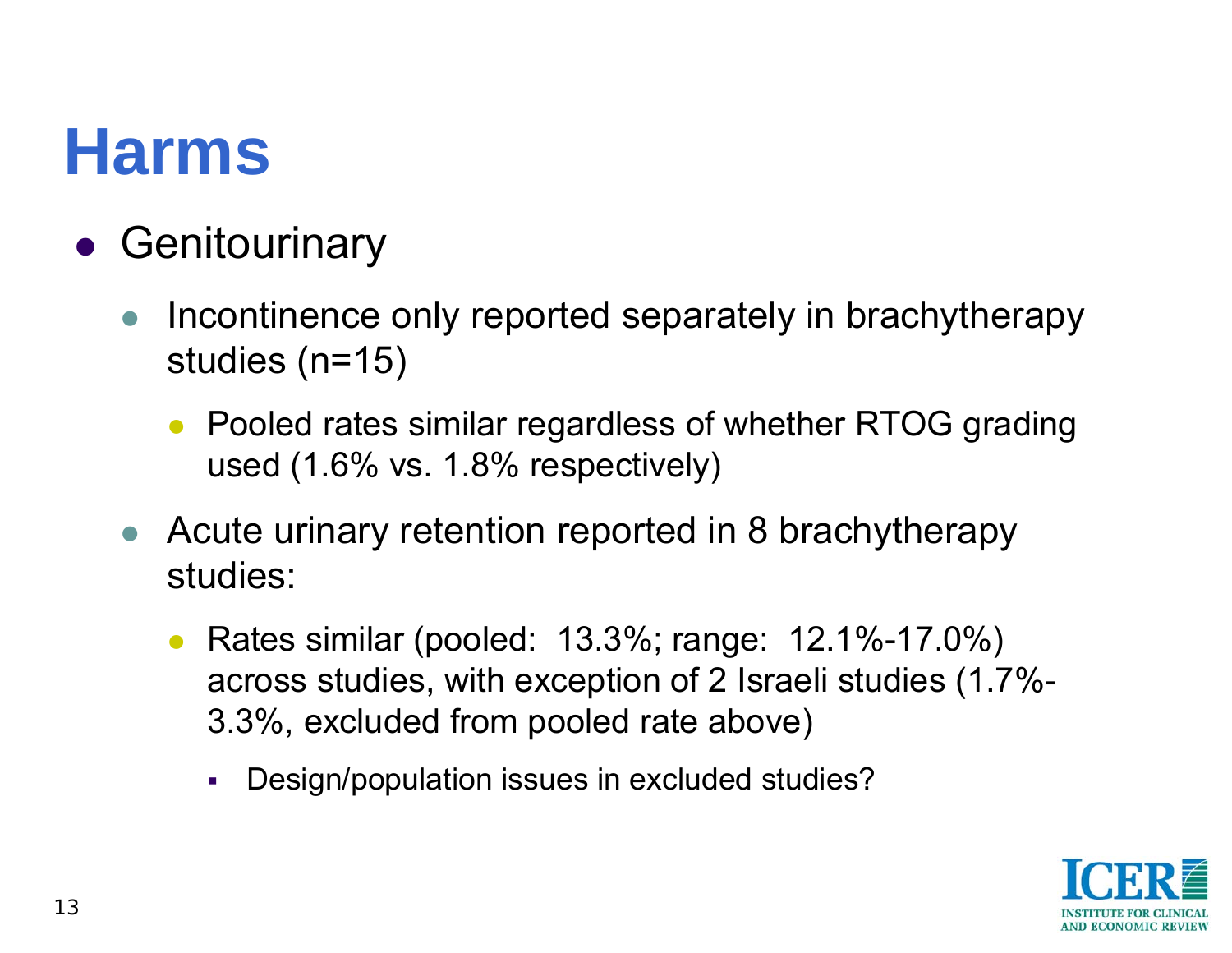### **All GU**

- Acute Symptoms
	- Proton beam: 3 studies, no acute rates reported
	- $\bullet$  IMRT: 4 studies, n=1,241, pooled rate 27.7% (range: 6.9%-49.0%)
	- Brachytherapy: 9 studies, n=1,859, pooled rate 39.1% (range: 9.7%-64.8%)

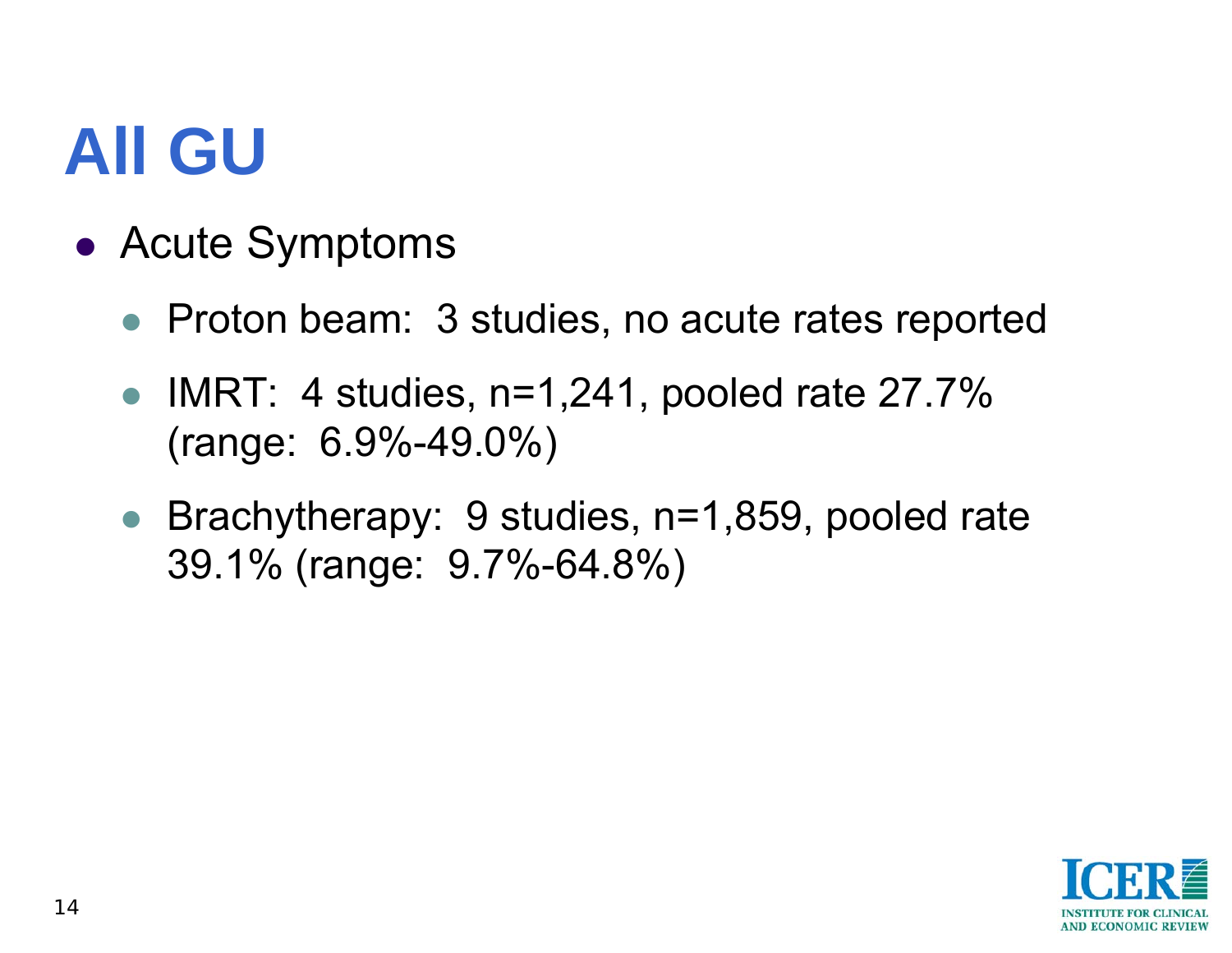# **All GU**

- Late Symptoms
	- Proton beam: 3 studies, n=1,828, pooled rate 5.4% (range: 5.0%-5.7%)
		- Additional study (Slater 2004) excluded because RTOG 3+ threshold employed
	- IMRT: 5 studies,  $n=2,183$ , pooled rate 13.3% (range: 3.5%-28.3%)
	- Brachytherapy: 11 studies, n=1,936, pooled rate 14.6% (range: 0.0%-40.3%)

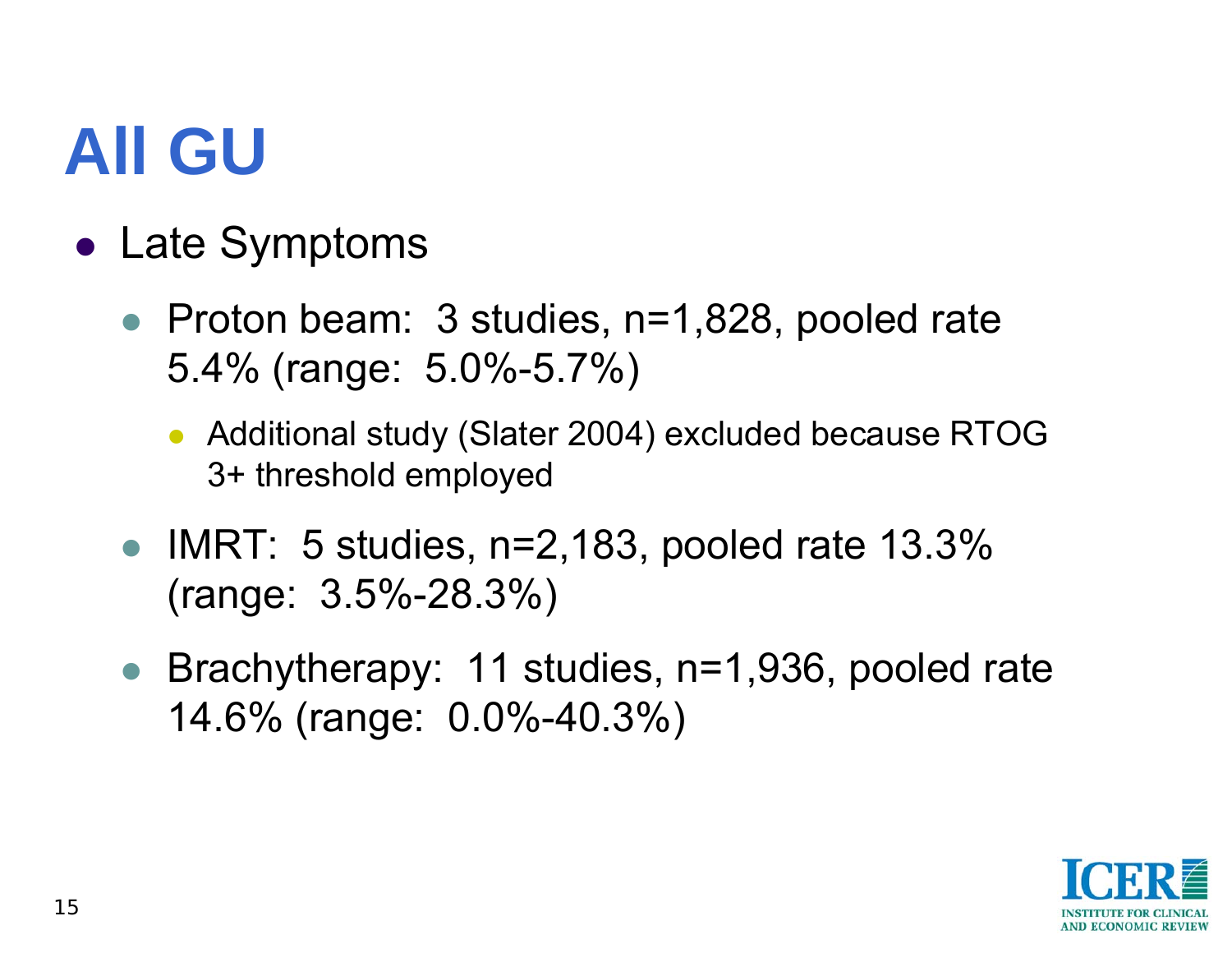### **All GI**

- Acute Symptoms
	- Proton beam: 4 studies, no acute rates reported
	- IMRT: 4 studies,  $n=1,241$ , pooled rate 11.0% (range: 2.3%-50.3%)
	- Brachytherapy: 7 studies, n=1,177, pooled rate 3.3% (range: 0.9%-9.6%)

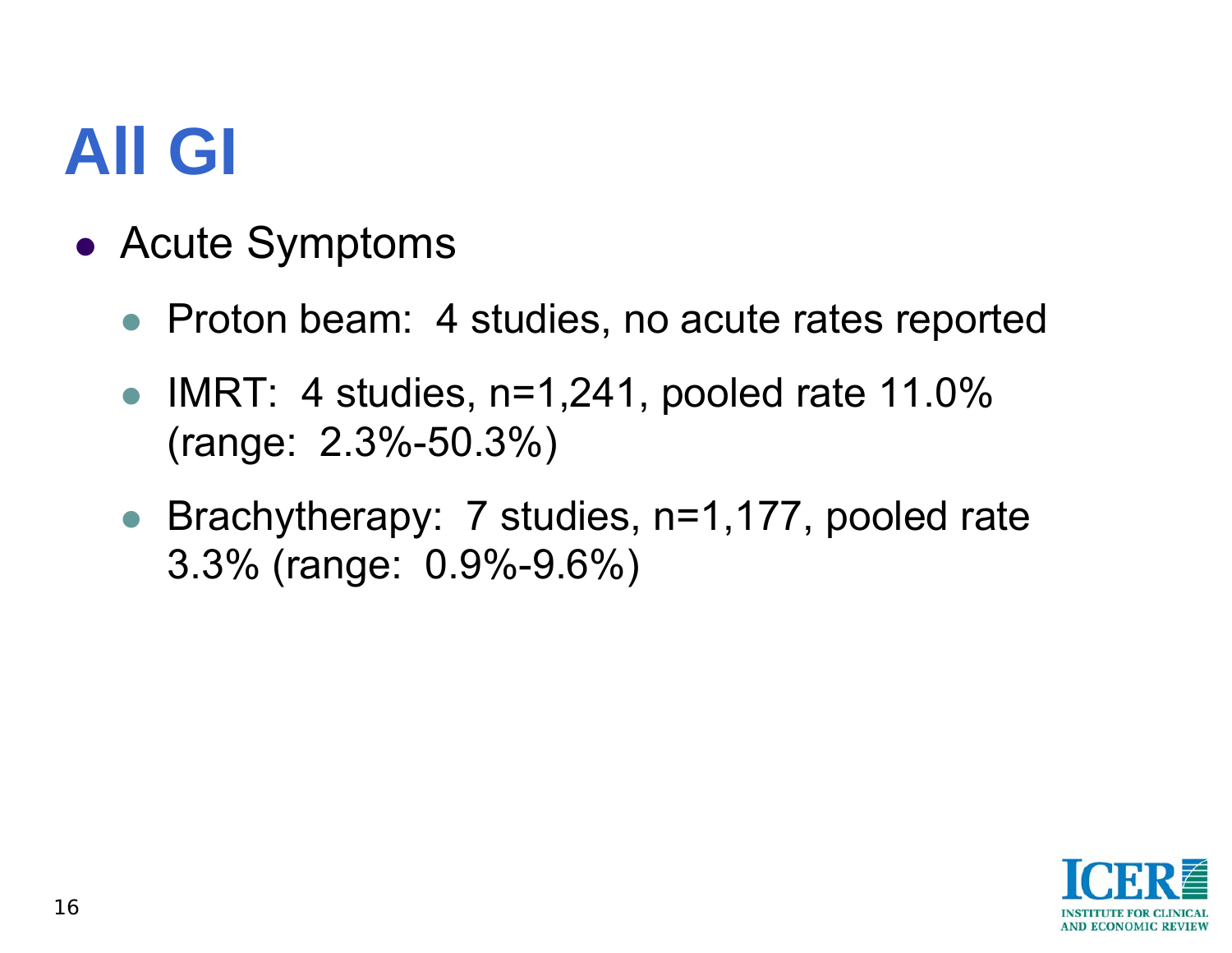# **All GI**

- Late Symptoms
	- Proton beam: 3 studies, n=1,828, pooled rate 13.5% (range: 3.4%-26.0%)
	- IMRT: 7 studies,  $n=2,779$ , pooled rate 5.8% (range: 1.6%-24.1%)
	- Brachytherapy: 16 studies, n=3,455, pooled rate 5.0% (range: 0.0%-12.8%)

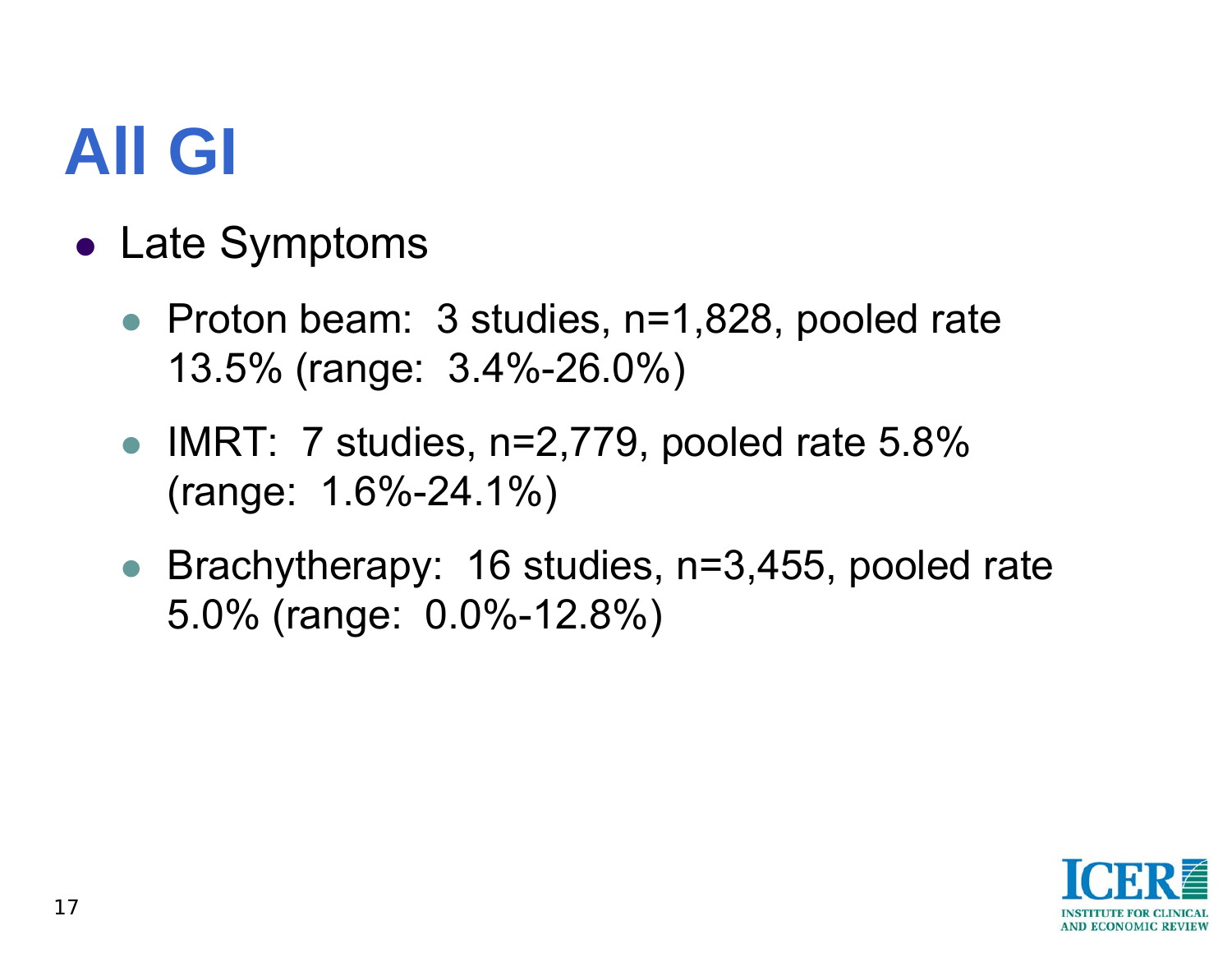# **ED/Impotence**

- Limited (IMRT: 48%-49%) or no (proton beam) reporting for certain treatments
- Reported in 15 brachytherapy studies; baseline potency known in 7
	- Pooled results:
		- $\bullet$ Overall (n=9901): 17.2% (range: 5.3%-45.0%)
		- $\bullet$  Known prior potency (n=1389): 33.8% (range: 14.3%- 43.0%)
- Best guess from AS literature suggests 17% incremental increase in ED during surveillance

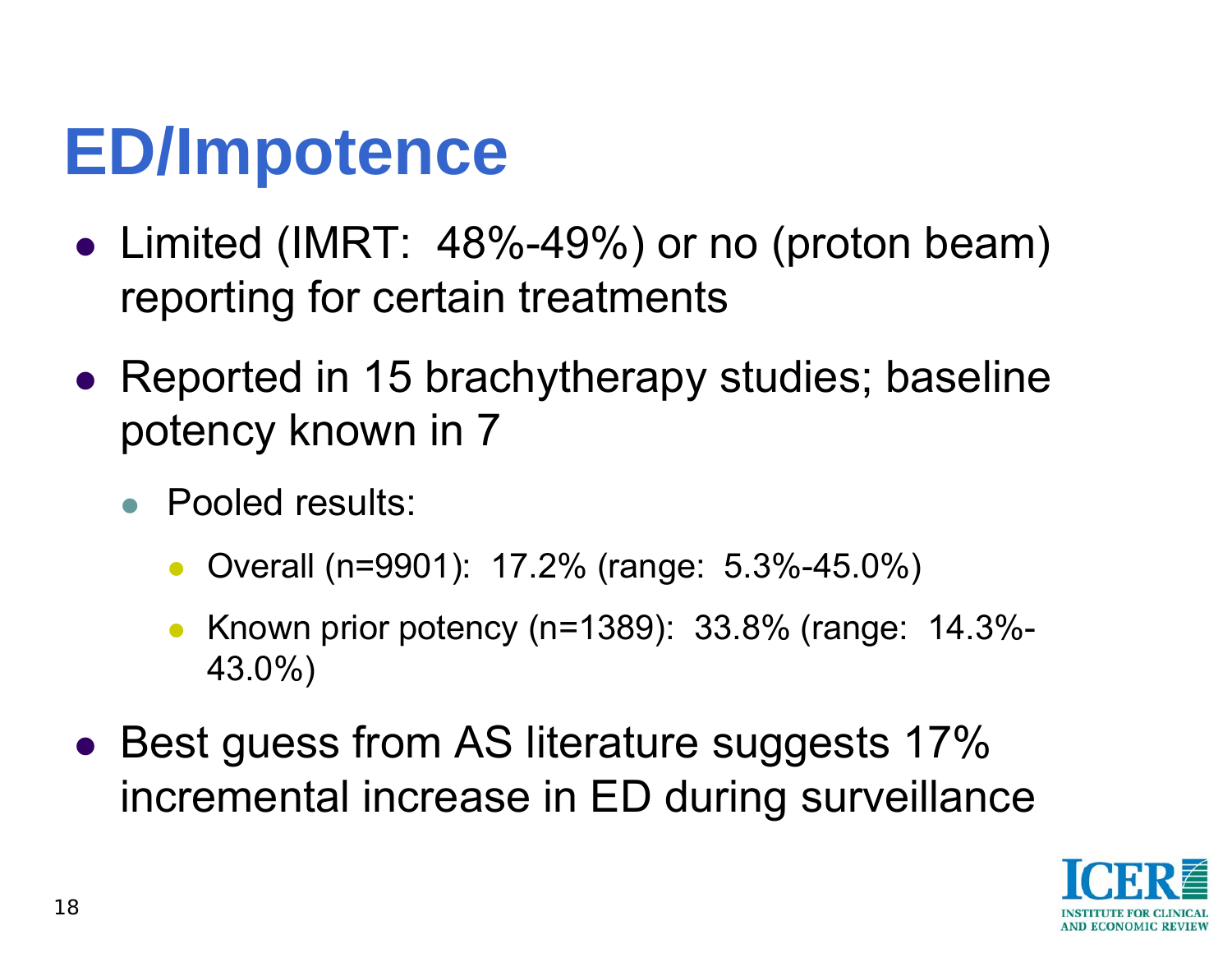# **Summary**

19

- Little data on overall mortality; significant overlap in bFFF findings, complicated by study heterogeneity
- Heterogeneity also noted for evaluation of harms, but differences observed by treatment:
	- $\bullet$  Brachytherapy appears to impart a higher risk of acute and late GU symptoms relative to proton beam:
		- $\bullet$ Comparable rate of late GU effects relative to IMRT
	- Proton beam/IMRT associated with a higher risk of acute GI symptoms relative to brachytherapy
		- Protons appear to impart higher risk of late GI effects vs. brachytherapy or IMRT
- Little to no data on ED for comparative purposes

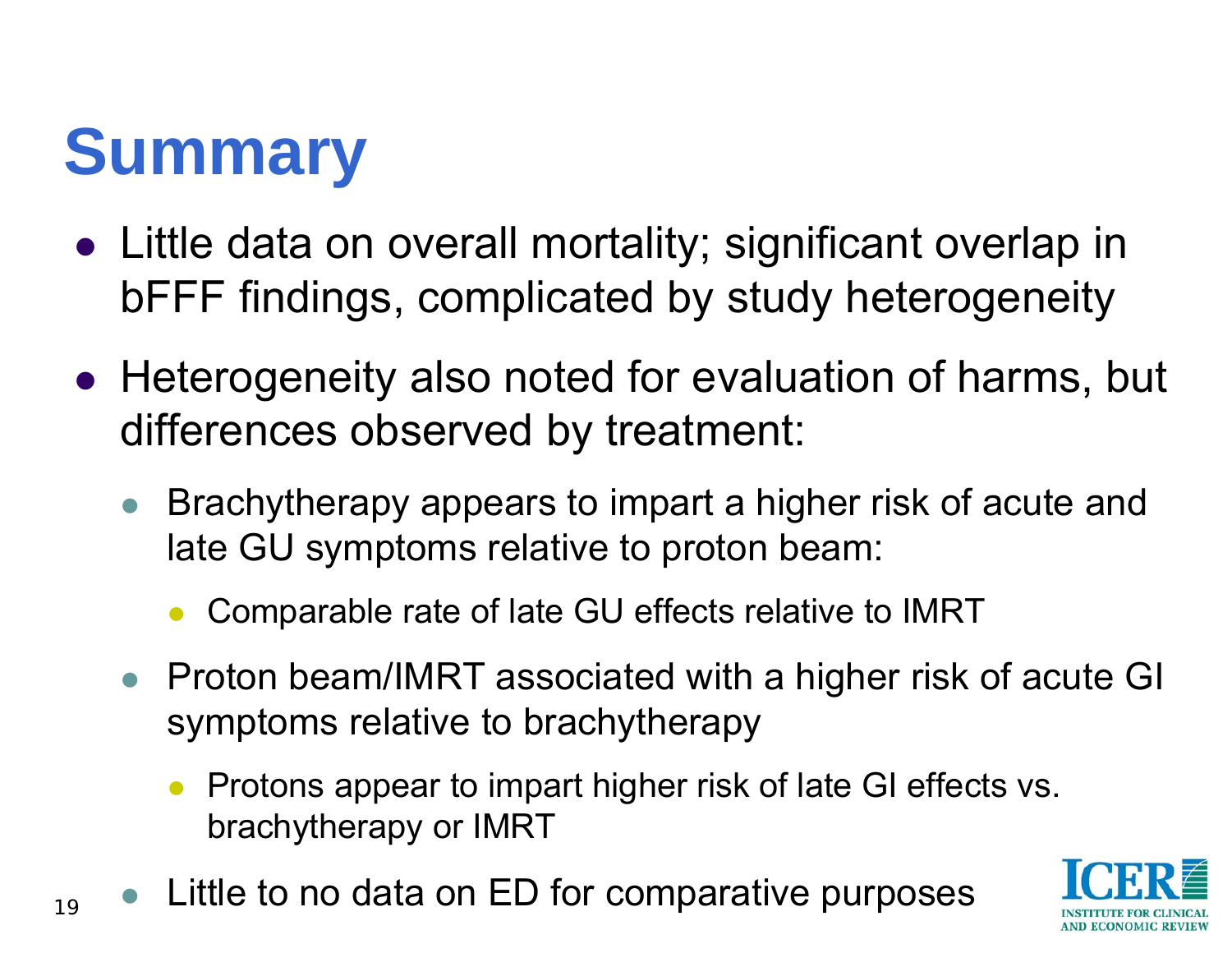# **Key Questions/Next Steps**

- Given heterogeneity issues with measures of bFFF, what cautions would you recommend in our reporting?
- Is the entire body of evidence on brachytherapy appropriate to include, or are there appropriate limits to impose?
- Focus of attention for modeling currently on longterm morbidity:
	- Are there short-term effects of particular interest, and for which treatments?
- Should we consider a net increase in ED relative to AS (e.g., 15-20%) for all treatments of interest?

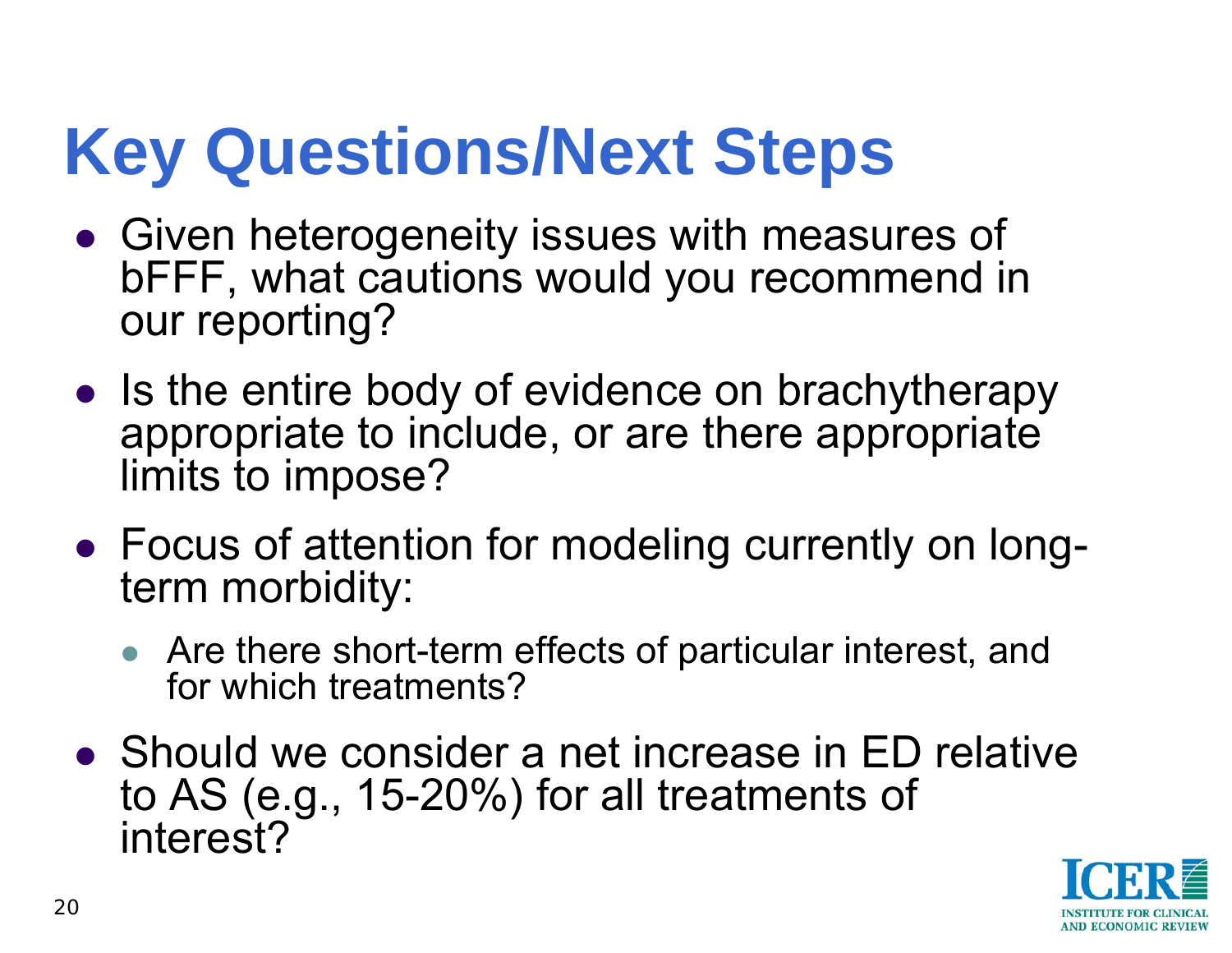### **Appendix: Evidence Tables**

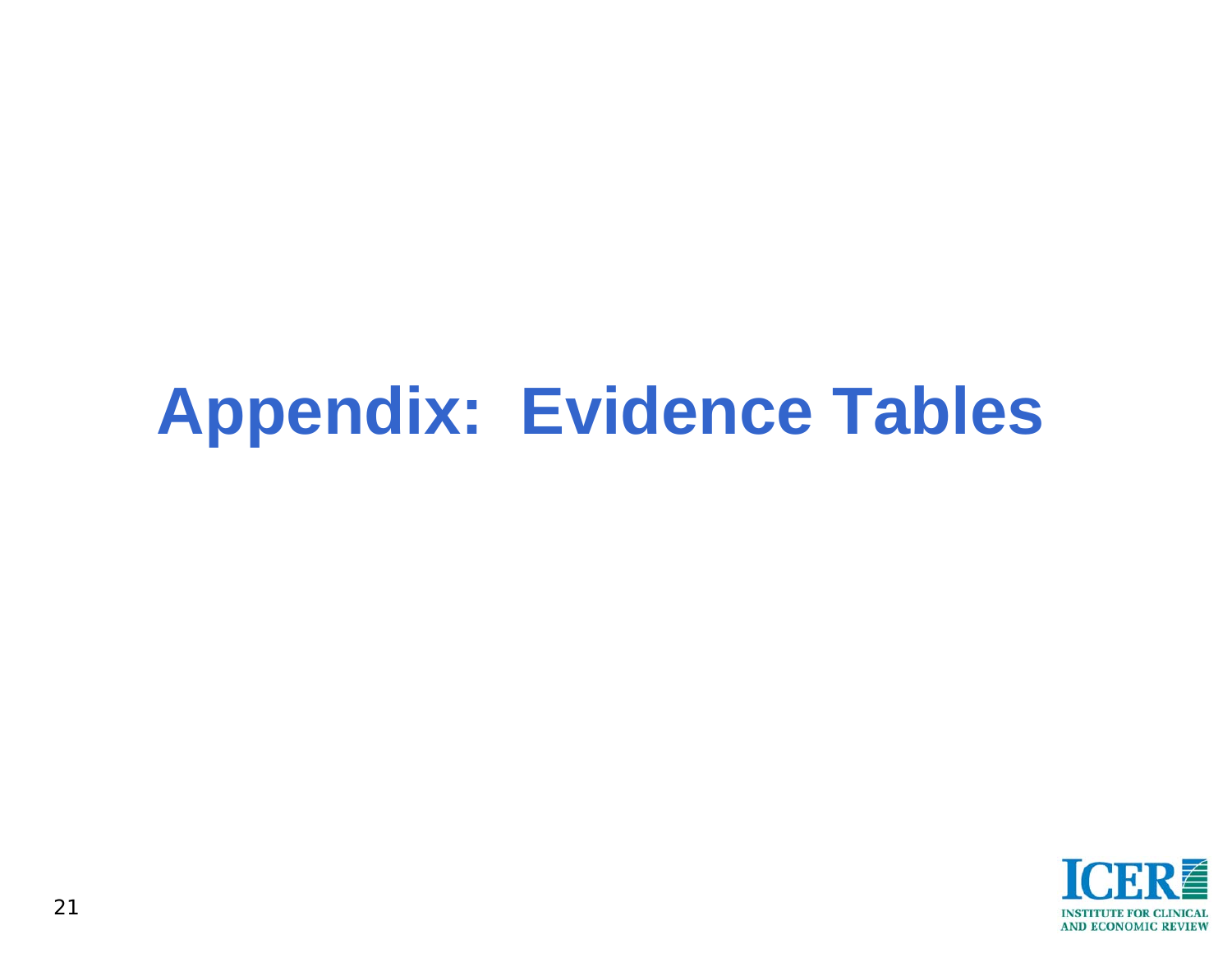|                |                |      | Sample        | Failure      | Median         | Timepoint      |             |
|----------------|----------------|------|---------------|--------------|----------------|----------------|-------------|
| <b>Therapy</b> | Author         | Year | <b>Size</b>   | Definition   | Follow-Up      | (Years)        | Rate $(\%)$ |
|                |                |      |               |              |                |                |             |
| Brachytherapy  | Martin         | 2005 | 396 (80% LR)  | Phoenix      | 60.4 mo        | 5              | 90.5%       |
|                | Zelefsky       | 2007 | 319           | Phoenix      | 63 mo          | 5              | 96.0%       |
|                | <b>Stone</b>   | 2007 | 2,188         | Phoenix      | 42.5 mo        | 10             | 78.1%       |
|                | Lawton         | 2007 | 95            | Phoenix      | 64 mo          | 5              | 98.9%       |
|                | Crook          | 2007 | 292 (95% LR)  | Phoenix      | $>30$ mo (min) | 5              | 93.0%       |
|                | Colberg        | 2007 | 249           | Phoenix      | 44 mo (mean)   | 5              | 92.0%       |
|                | Shah*          | 2006 | 28            | Phoenix      | 63 mo          | 4              | 82.0%       |
|                | Shah*          | 2006 | 81            | Phoenix      | 63 mo          | 4              | 96.0%       |
|                | Kuban          | 2006 | 2,693         | Phoenix      | 63 mo          | 5              | 80.0%       |
|                | Zelefsky       | 2007 | 1,444         | Phoenix      | 63 mo          | 8              | 74.0%       |
|                | Ciezki         | 2006 | 162 (90% LR)  | Phoenix      | 73 mo          | 5              | 96.0%       |
|                | <b>Potters</b> | 2005 | 481           | Phoenix      | 82 mo          | 12             | 88.0%       |
|                | <b>Ellis</b>   | 2007 | 239           | Phoenix      | 47.2 mo        | $\overline{7}$ | 79.9%       |
| Proton Beam    | Slater         | 2004 | 1255 (60% LR) | <b>ASTRO</b> | 62 mo          | 3              | 81.0%       |
|                | Slater         | 1999 | 315 (80% LR)  | <b>ASTRO</b> | 43 mo          | 1.5            | 95.0%       |
|                | Slater         | 1998 | 643 (60% LR)  | <b>ASTRO</b> | 43 mo          | 1.5            | 92.0%       |
|                | Rossi          | 2004 | 1038 (65% LR) | <b>ASTRO</b> | 62 mo          | 3              | 85.0%       |
|                | Rossi          | 1999 | 643 (55% LR)  | <b>ASTRO</b> | 43 mo          | 1.5            | 89.0%       |
| <b>IMRT</b>    | Vora           | 2007 | 145           | Phoenix      | 60 mo          | 5              | 91.5%       |
|                | Eade           | 2008 | 216           | Phoenix      | 43 mo          | 4              | 99.5%       |
|                | Zelefsky       | 2001 | 279           | <b>ASTRO</b> | 60 mo          | 3              | 95.0%       |
|                | Zelefsky       | 2006 | 203           | Phoenix      | 84 mo          | 8              | 89.0%       |

Table 1. Biochemical freedom from failure for patients with low-risk prostate cancer, by treatment type and biochemical failure definition

LR: Low-risk; 100% of sample size unless otherwise noted

\*Results in Shah study stratified by pre-operative and intra-operative planning groups

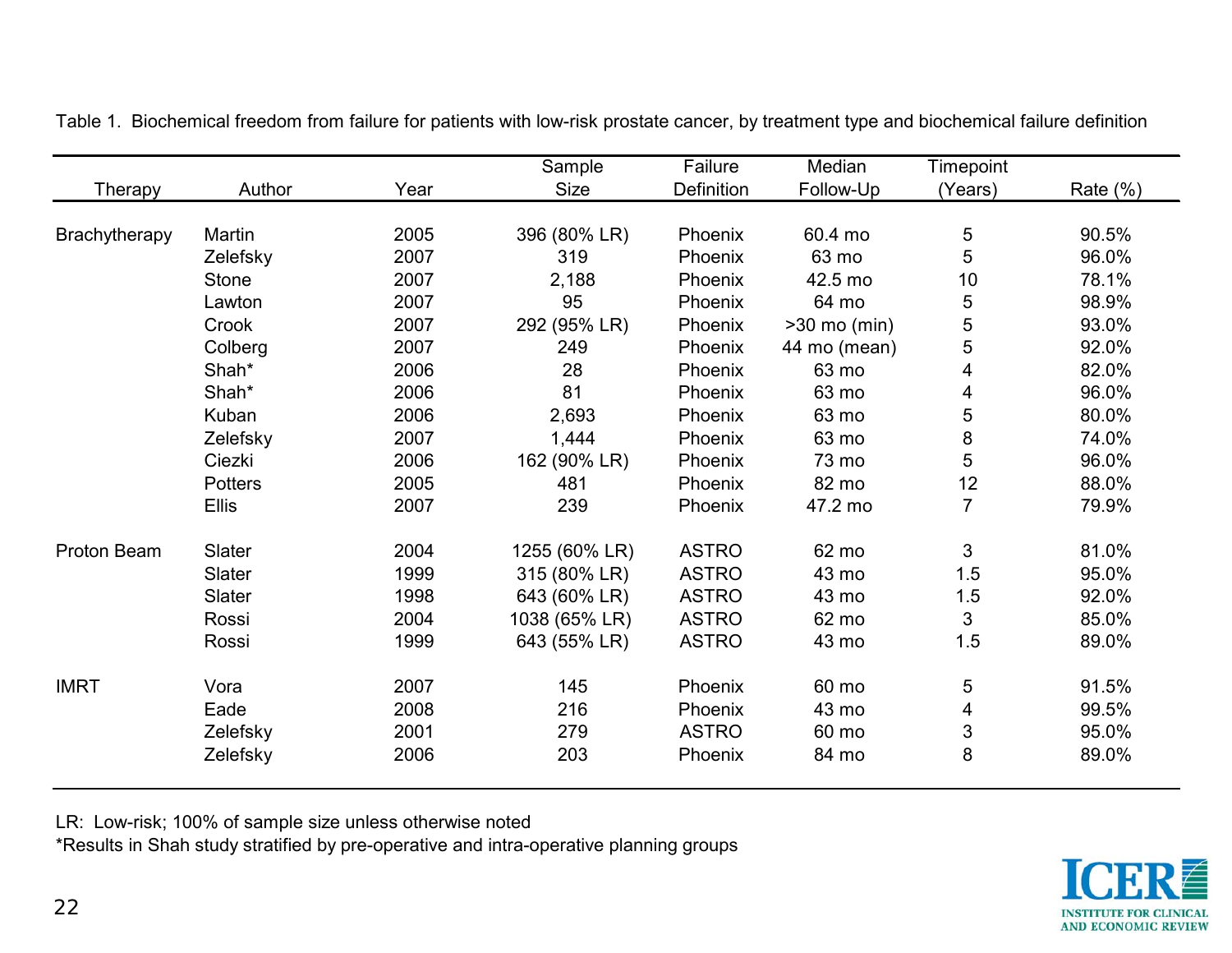|               |              |      | Sample       | Median     | Acute           |             |
|---------------|--------------|------|--------------|------------|-----------------|-------------|
| Therapy       | Author       | Year | <b>Size</b>  | Follow-Up  | Timepoint       | Rate $(\%)$ |
|               |              |      |              |            |                 |             |
| Brachytherapy | Martin       | 2006 | 213 (69% LR) | 63 mo      | $<$ 1 yr        | 42.5%       |
|               | Lawton       | 2007 | 94           | 64 mo      | 6 mo            | 50.0%       |
|               | <b>Block</b> | 2006 | 114          | 48.9 mo    | 3 mo            | 9.6%        |
|               | Morita       | 2004 | 95 (31% LR)  | <b>UNK</b> | <b>UNK</b>      | 16.8%       |
|               | Zelefsky     | 2000 | 248 (75% LR) | 48 mo      | 4 mo            | 57.3%       |
|               | Wallner*     | 2002 | 55           | <b>UNK</b> | 3 <sub>mo</sub> | 27.0%       |
|               | Wallner*     | 2002 | 55           | <b>UNK</b> | 3 <sub>mo</sub> | 26.0%       |
|               | Wallner      | 1996 | 92 (97% LR)  | 36 mo      | w/in 1-2 wks    | 46.0%       |
|               | Kang         | 2001 | 139 (65% LR) | 11 mo      | <b>UNK</b>      | 64.7%       |
|               | Gelblum      | 1999 | 600 (70% LR) | 37 mo      | 3 <sub>mo</sub> | 43.2%       |
| Proton Beam   | Not Reported |      |              |            |                 |             |
| <b>IMRT</b>   | Vora         | 2007 | 145 (80% LR) | 48.1 mo    | <b>UNK</b>      | 49.0%       |
|               | Eade         | 2008 | 216          | 43 mo      | 3 <sub>mo</sub> | 6.9%        |
|               | Jani         | 2007 | 108 (50% LR) | <b>UNK</b> | <b>UNK</b>      | 37.0%       |
|               | Zelefsky     | 2002 | 772 (30% LR) | 24 mo      | 3 mo            | 28.2%       |

Table 2. Rate of acute genitourinary toxicity (RTOG grade ≥2), by treatment type.

LR: Low-risk; 100% of sample size unless otherwise noted

UNK: Unknown

\*Results in Wallner 2002 study stratified by randomized treatment groups defined by isotope (I-125, Pd-103)

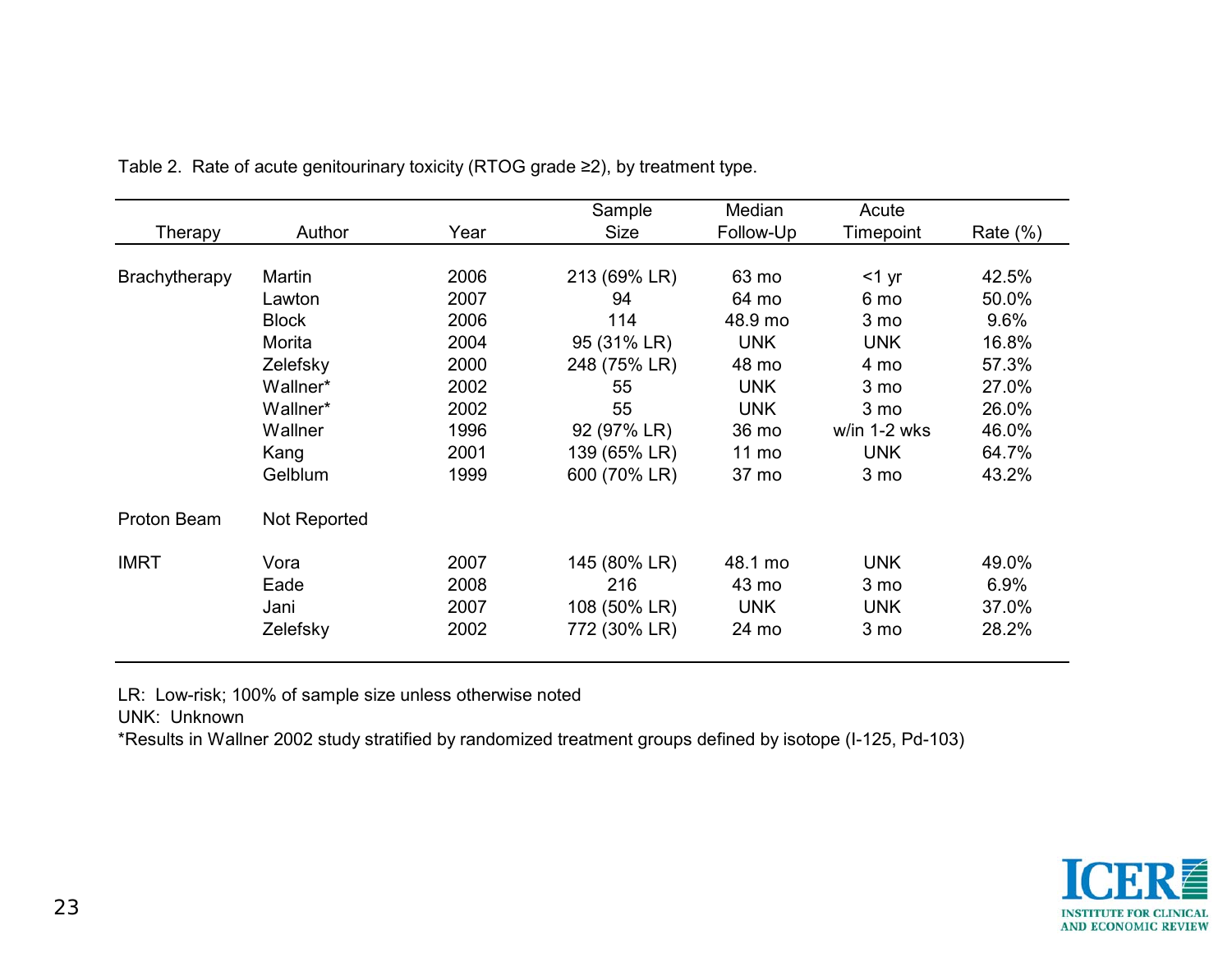|               |              |      | Sample       | Median         | Actuarial       |             |
|---------------|--------------|------|--------------|----------------|-----------------|-------------|
| Therapy       | Author       | Year | Size         | Follow-Up      | Timepoint       | Rate $(\%)$ |
|               |              |      |              |                |                 |             |
| Brachytherapy | Martin       | 2006 | 213 (69% LR) | 63 mo          | 12 mo           | 23.0%       |
|               | Lawton       | 2007 | 94           | 64 mo          | 2 <sub>yr</sub> | 22.6%       |
|               | Momma        | 2006 | 86 (65% LR)  | 28.9 mo        | 3 yr            | 30.2%       |
|               | <b>Block</b> | 2006 | 114          | 48.9 mo        | $12 \text{ mo}$ | 0.0%        |
|               | Zelefsky     | 1999 | 145          | 24 mo          | 5yr             | 37.9%       |
|               | Zelefsky     | 2000 | 248 (75% LR) | 48 mo          | 5yr             | 40.3%       |
|               | <b>Blank</b> | 2000 | 102 (42% LR) | 60 mo          | 5 yr            | 5.9%        |
|               | Wallner      | 1996 | 92 (97% LR)  | 36 mo          | $12 \text{ mo}$ | 14.0%       |
|               | Peschel      | 2004 | 87 (52% LR)  | 55.1 mo (mean) | <b>UNK</b>      | 11.0%       |
|               | Peschel      | 2004 | 155 (80% LR) | 44 mo (mean)   | <b>UNK</b>      | 2.0%        |
|               | Gelblum      | 1999 | 600 (70% LR) | 37 mo          | 3 yr            | 0.0%        |
| Proton Beam   | Slater       | 1999 | 315 (80% LR) | 43 mo          | 3yr             | 5.0%        |
|               | Slater       | 1998 | 643 (60% LR) | 43 mo          | 3 yr            | 5.7%        |
|               | Schulte      | 2000 | 870 (65% LR) | 39 mo          | 3 yr            | 5.4%        |
| <b>IMRT</b>   | Vora         | 2007 | 145 (80% LR) | 48.1 mo        | <b>UNK</b>      | 28.3%       |
|               | Eade         | 2008 | 216          | 43 mo          | 3 yr            | 3.5%        |
|               | Kirichenko   | 2006 | 489 (??% LR) | 29.9 mo        | 3 yr            | 8.4%        |
|               | Zelefsky     | 2002 | 772 (30% LR) | 24 mo          | 3 yr            | 15.0%       |
|               | Zelefsky     | 2006 | 561 (36% LR) | 84 mo          | 8 yr            | 15.0%       |

Table 3. Rate of late genitourinary toxicity (RTOG grade ≥2), by treatment type.

LR: Low-risk; 100% of sample size unless otherwise noted UNK: Unknown

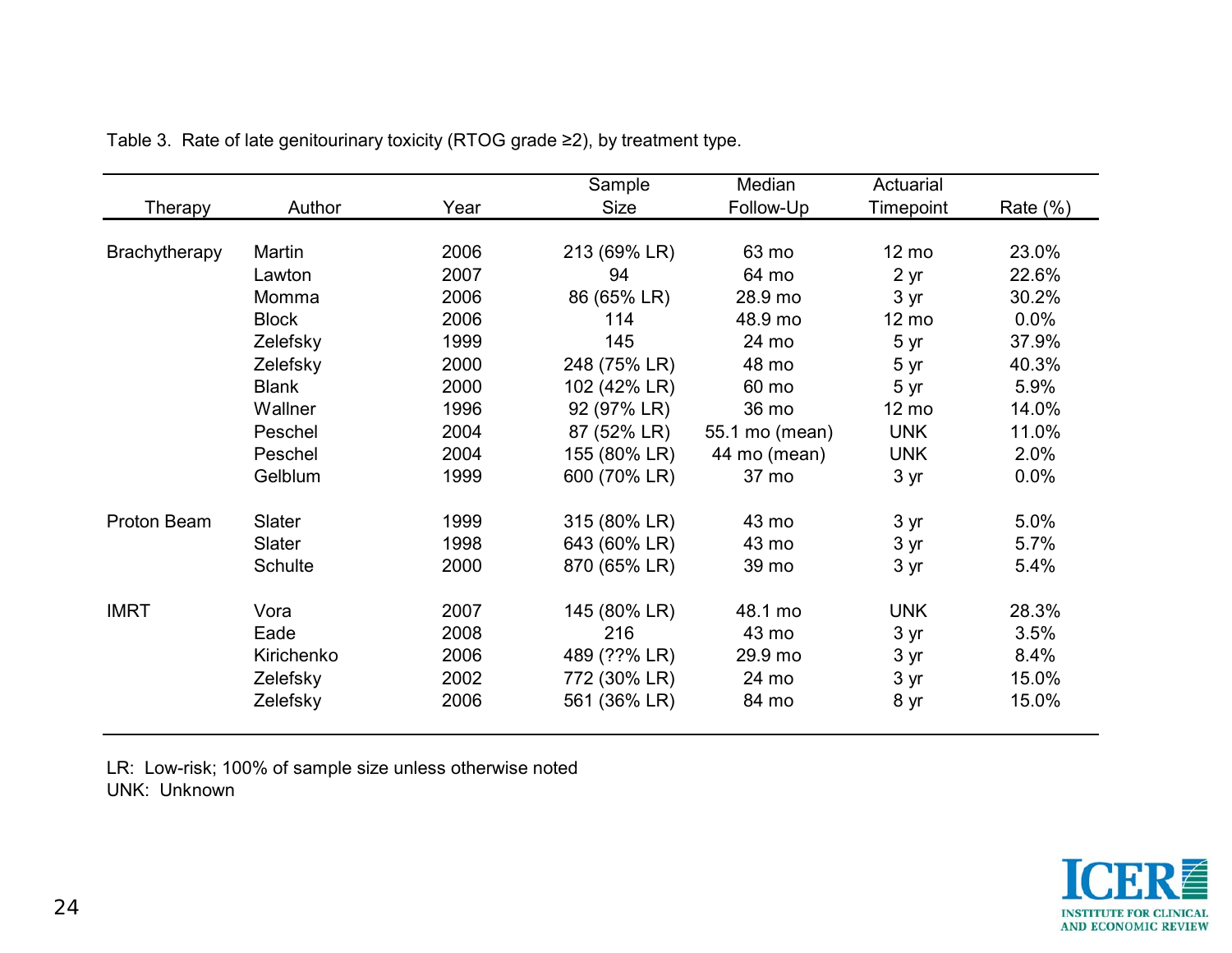| Therapy       | Author              | Year | Sample<br><b>Size</b> | Median<br>Follow-Up | Acute<br>Timepoint | Rate $(\%)$ |
|---------------|---------------------|------|-----------------------|---------------------|--------------------|-------------|
| Brachytherapy | Martin              | 2006 | 213 (69% LR)          | 63 mo               | $6$ mo             | 0.9%        |
|               | Zelefsky            | 2007 | 367 (87% LR)          | 60 mo               | $< 1$ yr           | 3.8%        |
|               | Lawton              | 2007 | 94                    | 64 mo               | 6 mo               | 9.6%        |
|               | Zelefsky            | 1999 | 145                   | 24 mo               | 3 <sub>mo</sub>    | 0.0%        |
|               | Zelefsky            | 2000 | 248 (75% LR)          | 48 mo               | 4 mo               | 5.6%        |
|               | Wallner*            | 2002 | 55                    | <b>UNK</b>          | 3 mo               | 0.0%        |
|               | Wallner*            | 2002 | 55                    | <b>UNK</b>          | 3 mo               | 0.0%        |
| Proton Beam   | <b>Not Reported</b> |      |                       |                     |                    |             |
| <b>IMRT</b>   | Vora                | 2007 | 145 (80% LR)          | 48.1 mo             | <b>UNK</b>         | 50.3%       |
|               | Eade                | 2008 | 216                   | 43 mo               | $3$ mo             | 2.3%        |
|               | Jani                | 2007 | 108 (50% LR)          | <b>UNK</b>          | <b>UNK</b>         | 21.3%       |
|               | Zelefsky            | 2002 | 772 (30% LR)          | 24 mo               | 3 mo               | 4.5%        |

Table 4. Rate of acute gastrointestinal toxicity (RTOG grade ≥2), by treatment type.

LR: Low-risk; 100% of sample size unless otherwise noted

UNK: Unknown

\*Results in Wallner 2002 study stratified by randomized treatment groups defined by isotope (I-125, Pd-103)

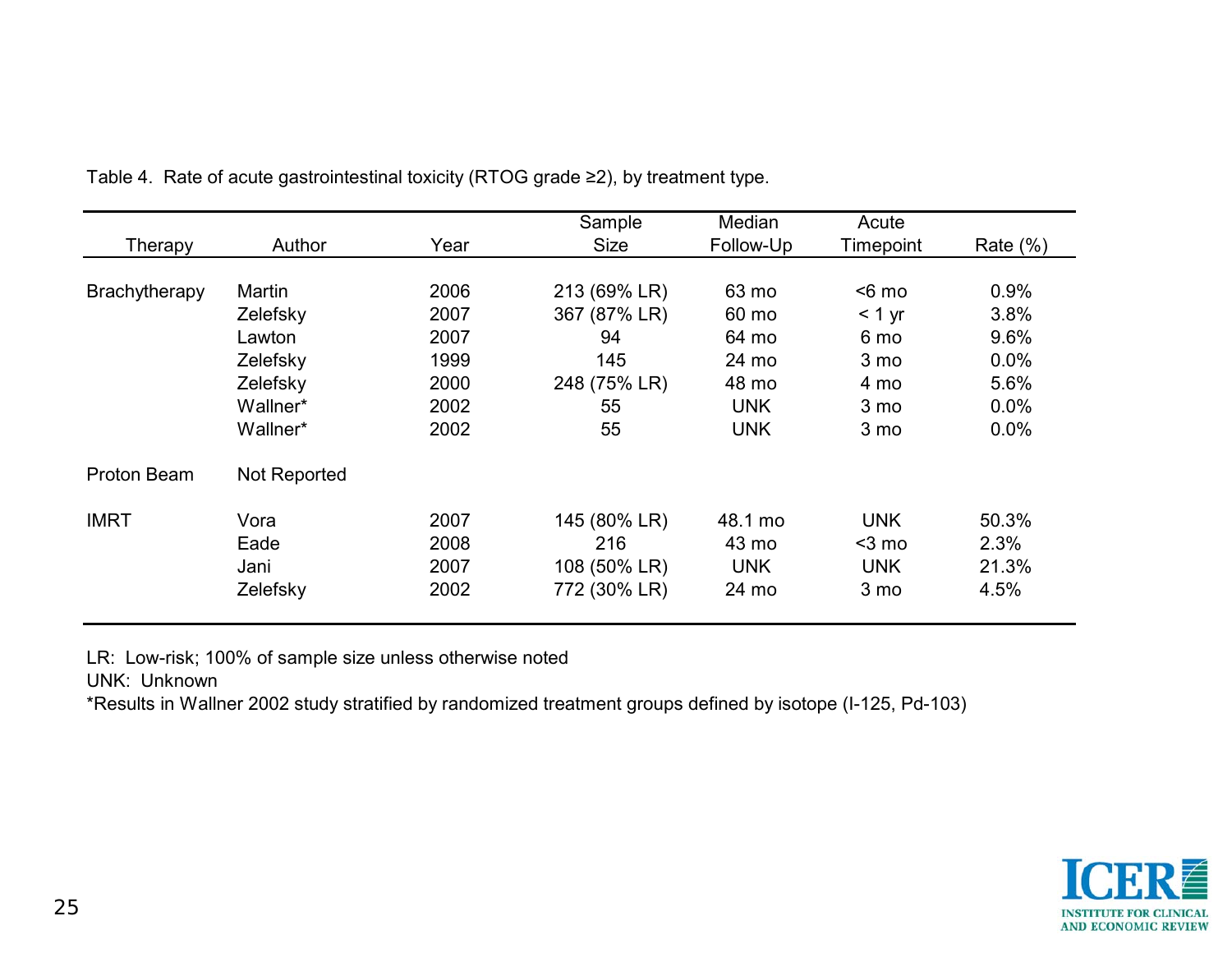|                |               |      | Sample       | Median         | Actuarial       |             |
|----------------|---------------|------|--------------|----------------|-----------------|-------------|
| <b>Therapy</b> | Author        | Year | <b>Size</b>  | Follow-Up      | Timepoint       | Rate $(\%)$ |
|                |               |      |              |                |                 |             |
| Brachytherapy  | Martin        | 2006 | 213 (69% LR) | 63 mo          | $>6$ mo         | 0.0%        |
|                | Zelefsky      | 2007 | 367 (87% LR) | 60 mo          | $>12$ mo        | 8.7%        |
|                | Lawton        | 2007 | 94           | 64 mo          | 2 <sub>yr</sub> | 5.3%        |
|                | Momma         | 2006 | 86 (65% LR)  | 28.9 mo med    | 3yr             | 12.8%       |
|                | Zelefsky      | 1999 | 145          | 24 mo          | 5 yr            | 11.0%       |
|                | Zelefsky      | 2000 | 248 (75% LR) | 48 mo          | 5 yr            | 9.0%        |
|                | <b>Blasko</b> | 2000 | 403 (80% LR) | 58 mo          | <b>UNK</b>      | 2.0%        |
|                | <b>Blank</b>  | 2000 | 102 (42% LR) | 60 mo          | 5 yr            | 3.9%        |
|                | Wallner*      | 2002 | 55           | <b>UNK</b>     | <b>UNK</b>      | 1.0%        |
|                | Wallner*      | 2002 | 55           | <b>UNK</b>     | <b>UNK</b>      | 1.0%        |
|                | Peschel       | 2004 | 87 (52% LR)  | 55.1 mo (mean) | 5 yr            | 4.0%        |
|                | Peschel       | 2004 | 155 (80% LR) | 44 mo (mean)   | 5 yr            | 2.0%        |
|                | Vargas        | 2005 | 161 (92% LR) | 40 mo          | <b>UNK</b>      | 0.6%        |
|                | Ohashi        | 2007 | 227 (70% LR) | 22 mo          | <b>UNK</b>      | 4.8%        |
|                | Gelblum       | 2000 | 685 (48% LR) | 48 mo          | 4 yr            | 6.9%        |
|                | <b>Stone</b>  | 1995 | 71 (85% LR)  | 24 mo (mean)   | 2 yr            | 4.2%        |
|                | Koutrovelis   | 2000 | 301 (80% LR) | 26 mo          | <b>UNK</b>      | 1.0%        |
| Proton Beam    | Slater        | 1999 | 315 (80% LR) | 43 mo          | 3 yr            | 26.0%       |
|                | Slater        | 1998 | 643 (60% LR) | 43 mo          | 3yr             | 21.0%       |
|                | Schulte       | 2000 | 870 (65% LR) | 39 mo          | 3 yr            | 3.4%        |
| <b>IMRT</b>    | Fonteyne      | 2007 | 241          | 42 mo          | 3 yr            | 12.0%       |
|                | Vora          | 2007 | 145 (80% LR) | 48.1 mo        | <b>UNK</b>      | 24.1%       |
|                | Eade          | 2008 | 216          | 43 mo          | 3 yr            | 2.4%        |
|                | Kirichenko    | 2006 | 489 (??% LR) | 29.9 mo        | 3 yr            | 6.2%        |
|                | Jani          | 2007 | 355 (50% LR) | <b>UNK</b>     | <b>UNK</b>      | 6.0%        |
|                | Zelefsky      | 2002 | 772 (30% LR) | 24 mo          | 3 yr            | 4.0%        |
|                | Zelefsky      | 2006 | 561 (36% LR) | 84 mo          | 8 yr            | 1.6%        |

Table 5. Rate of late gastrointestinal toxicity (RTOG grade ≥2), by treatment type.

LR: Low-risk; 100% of sample size unless otherwise noted

UNK: Unknown

\*Results in Wallner 2002 study stratified by randomized treatment groups defined by isotope (I-125, Pd-103)

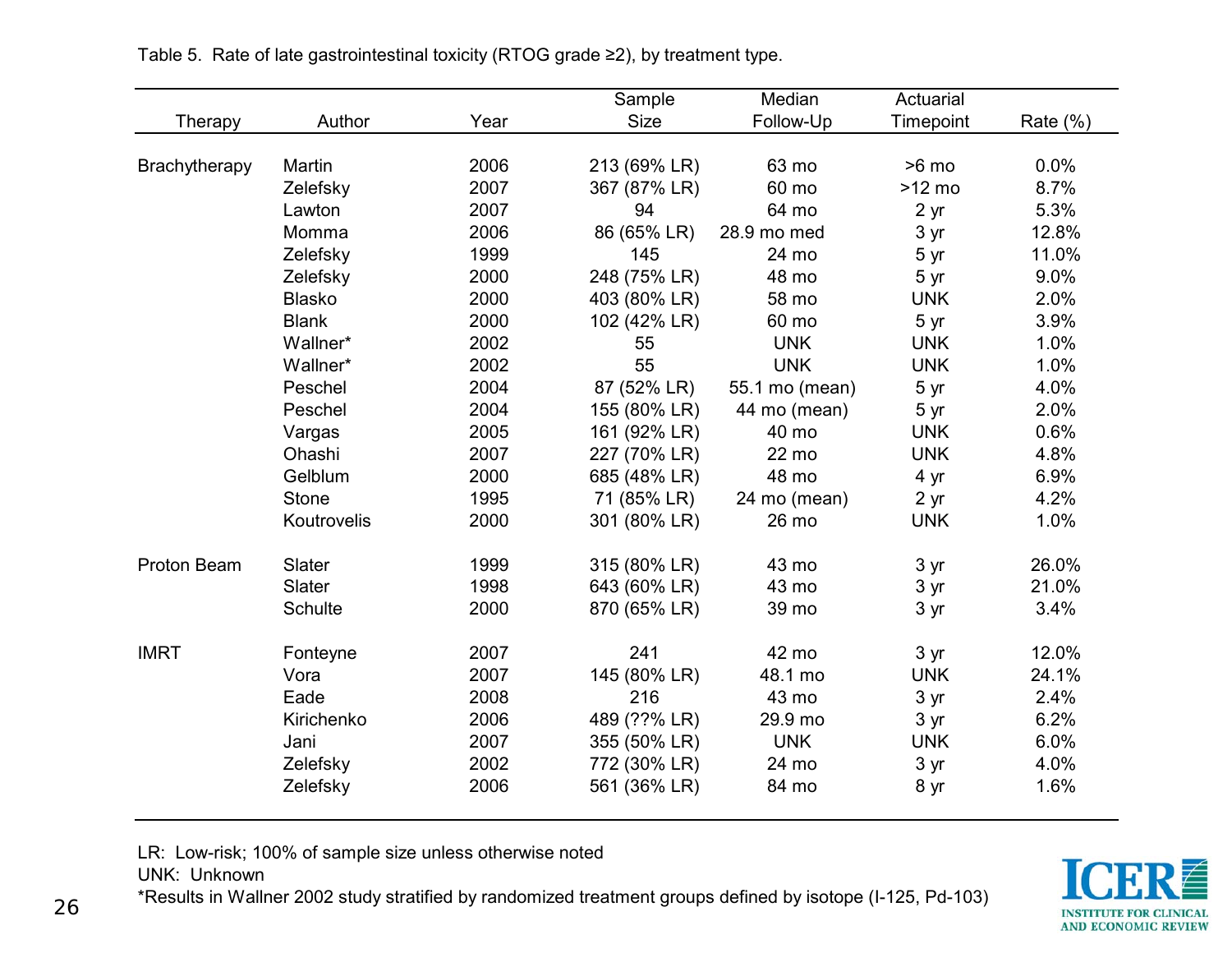ICERE **INSTITUTE FOR CLINICAL AND ECONOMIC REVIEW** 

**Economic Model of Multiple Radiation Therapy Treatments for Low-Risk Prostate Cancer: Overview**

**June 4, 2008**

**Julia Hayes, M.D. Pamela McMahon, Ph.D.**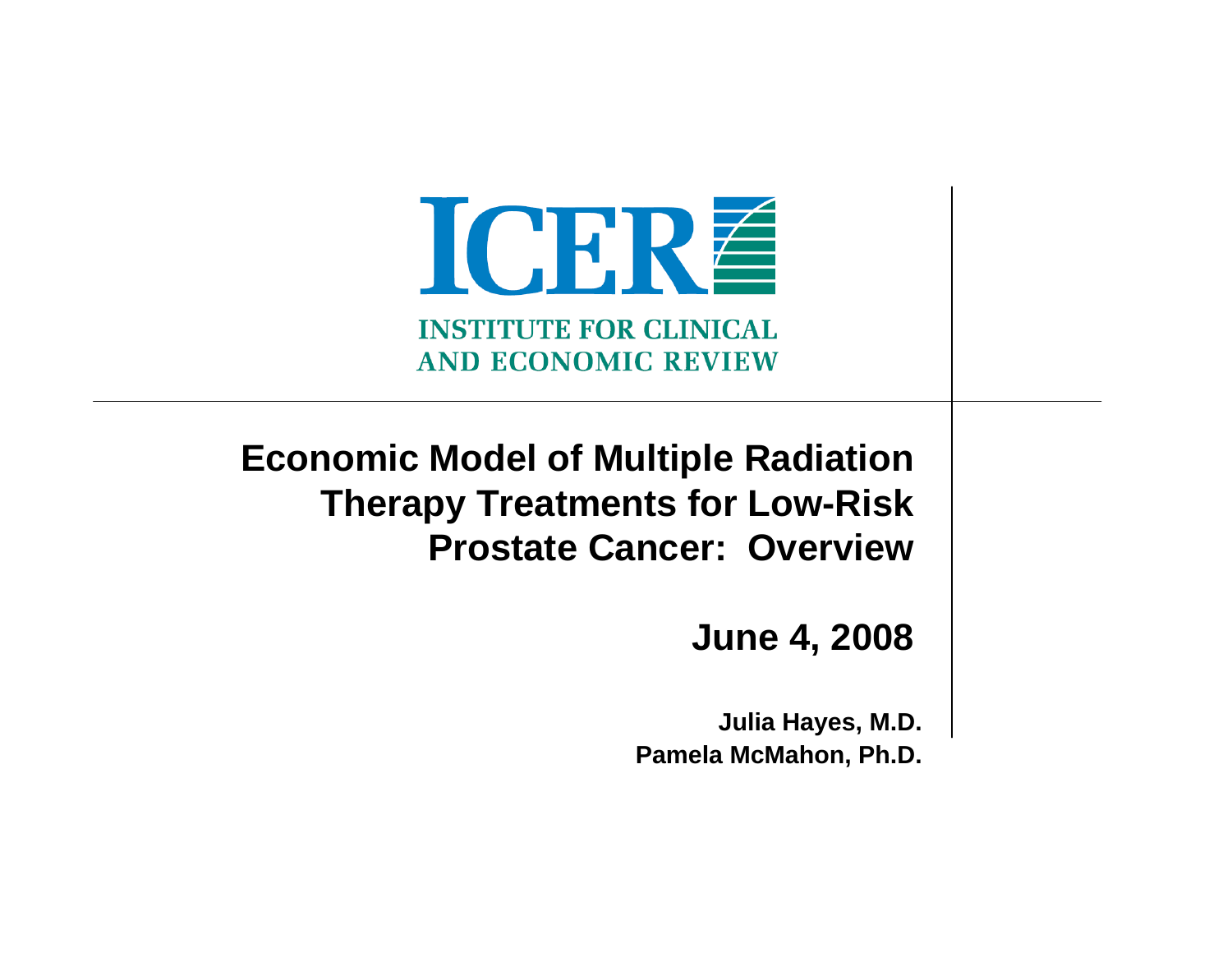### **ICER Model: Overview**

- Markov cohort model
- One year cycle length
- Patient population
	- Low-risk disease (D'Amico criteria)
		- $\bullet$ Gleason <6, PSA<10, stage <T2a
	- Base case: 65 year old man
		- $\bullet$  Limited analyses will be conducted for 55 year old man, varying selected age-specific risks

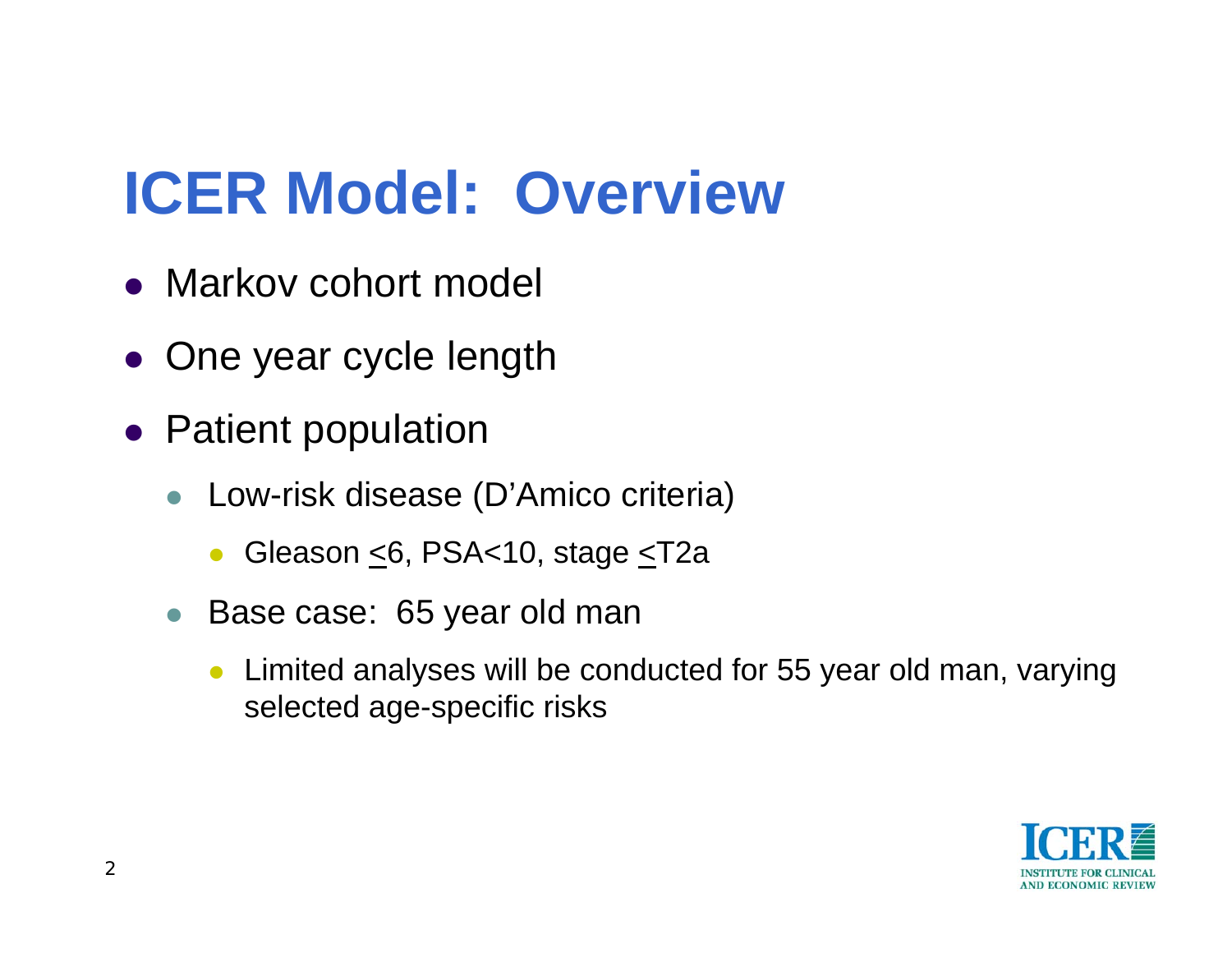### **ICER Model: Overview**

- Multiple treatment strategies evaluated
	- Initial treatment at diagnosis
		- $\bullet$ Brachytherapy
		- $\bullet$ Proton beam therapy
		- $\bullet$ IMRT (common referent standard)
	- Active surveillance
		- $\bullet$ Treated upon clinical progression
		- $\bullet$ Treated based on patient decision without progression

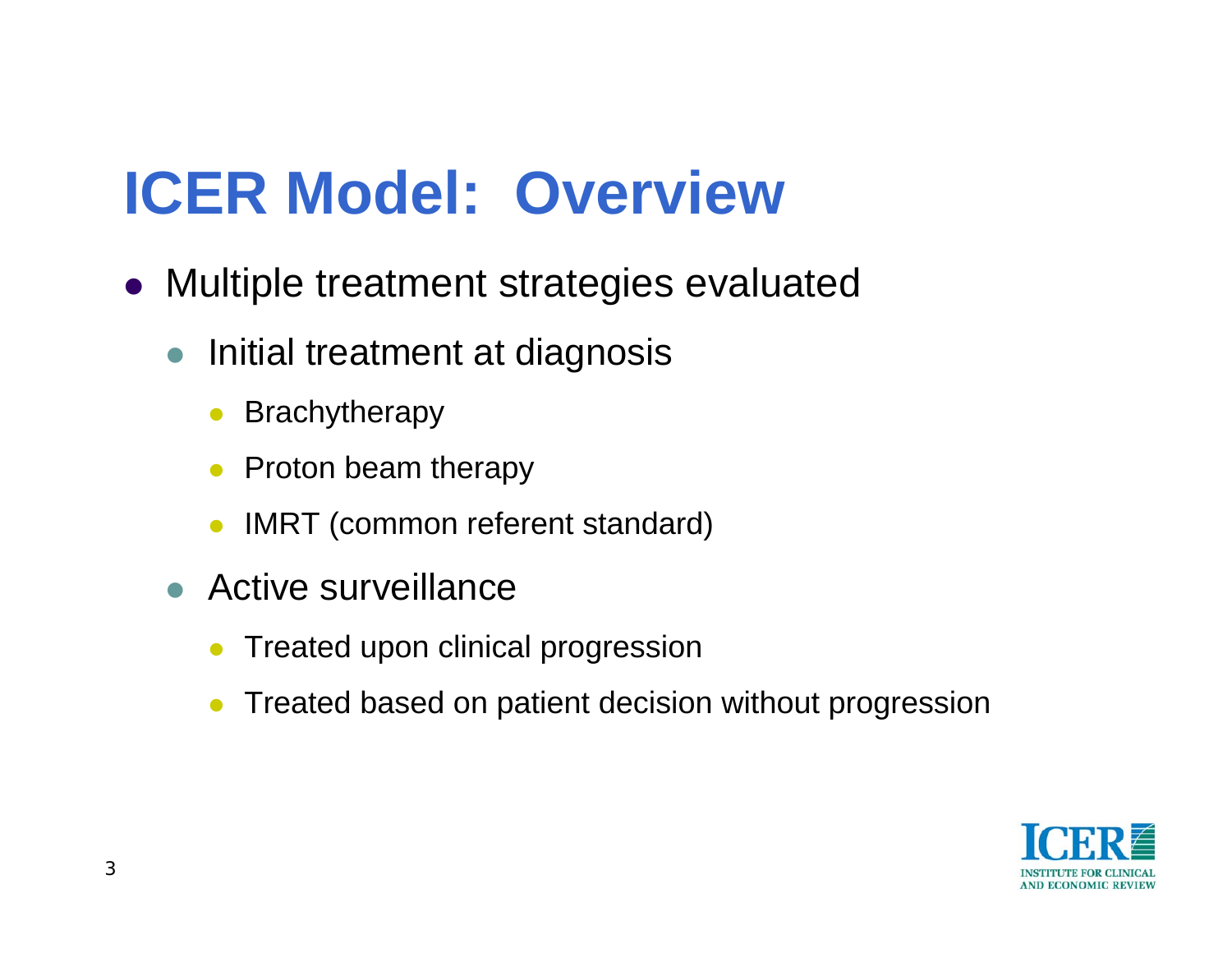

**INSTITUTE FOR CLINICAL AND ECONOMIC REVIEW**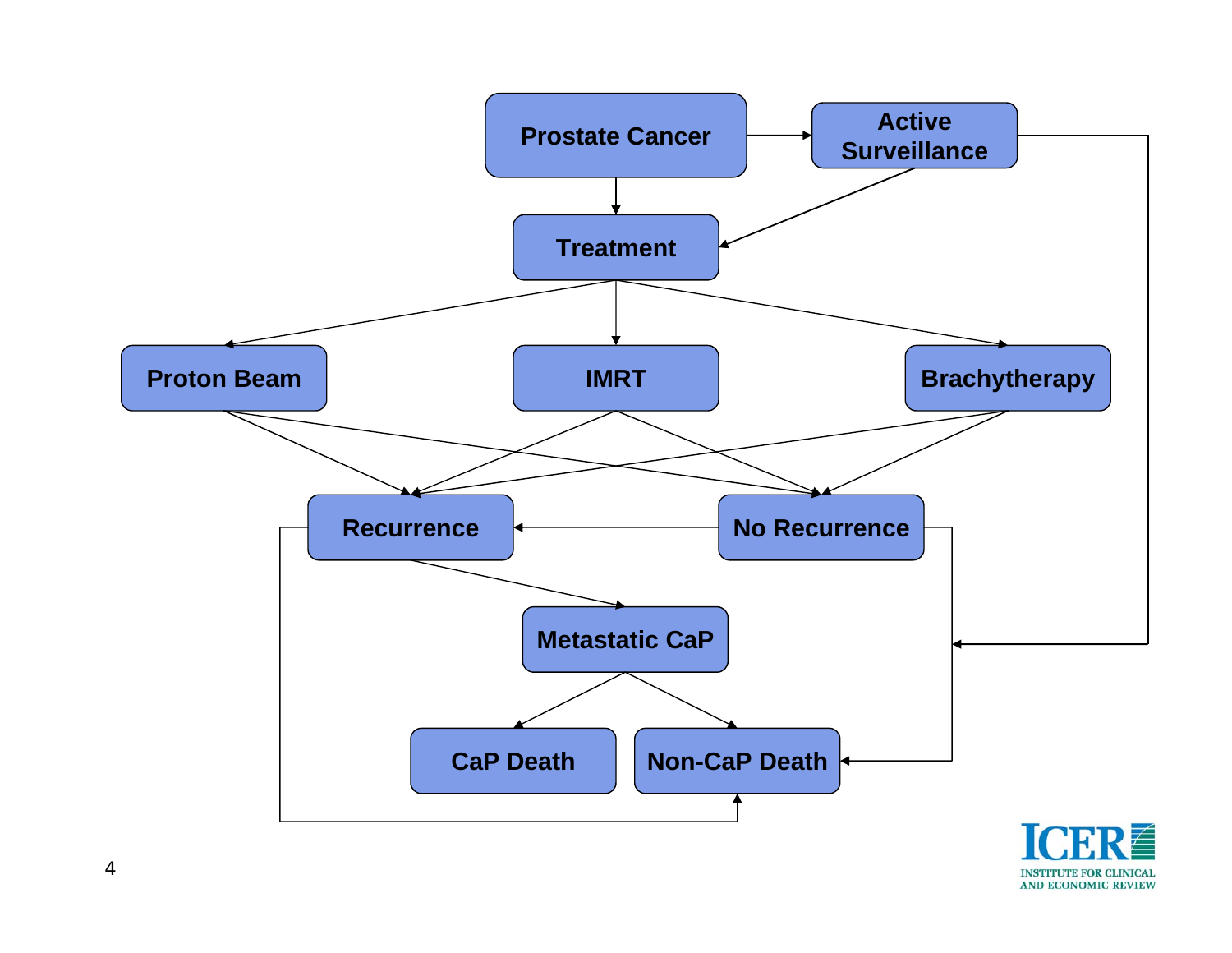### **ICER Model: Overview**

- Health states will reflect presence or absence of treatment-related complications
	- $\bullet$ Short- and long-term complications of all 3 treatments
	- $\bullet$  Acute urinary retention with brachytherapy
- Utilities will be assigned to each health state
- Major cost categories will include:
	- $\bullet$ Treatment-related (incl. management of complications)
	- $\bullet$  Treatment-unrelated (e.g., annual medical costs, costs of terminal care)

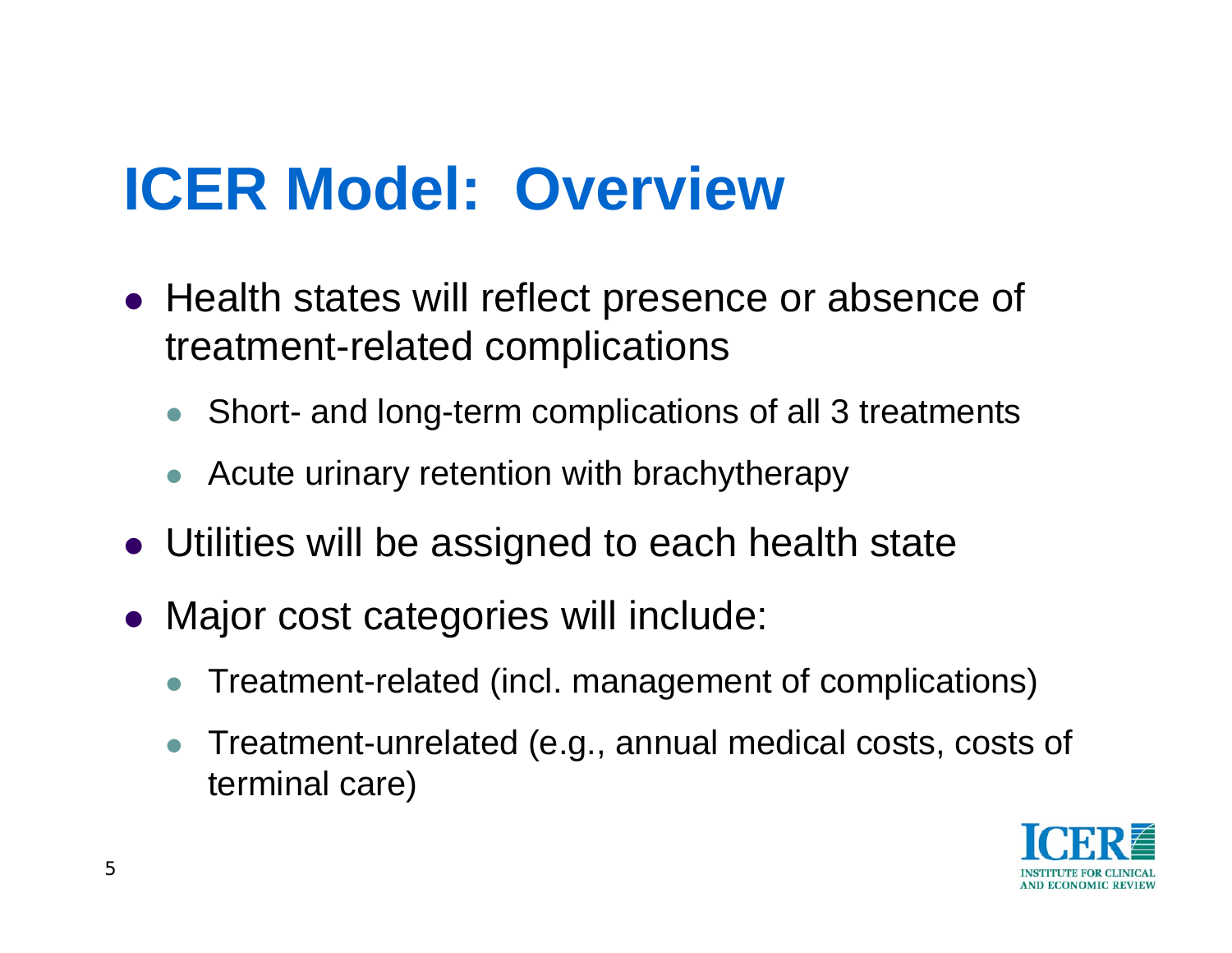### **ICER Model: Overview**

- **Primary Outcomes** 
	- Life Expectancy
		- $\bullet$ Overall mortality, prostate cancer-specific mortality
	- $\bullet$ Quality adjusted life expectancy
	- Cost-effectiveness (\$/QALY)
- Secondary Outcomes
	- $\bullet$ Biochemical freedom from failure
	- $\bullet$ Cost per complication averted

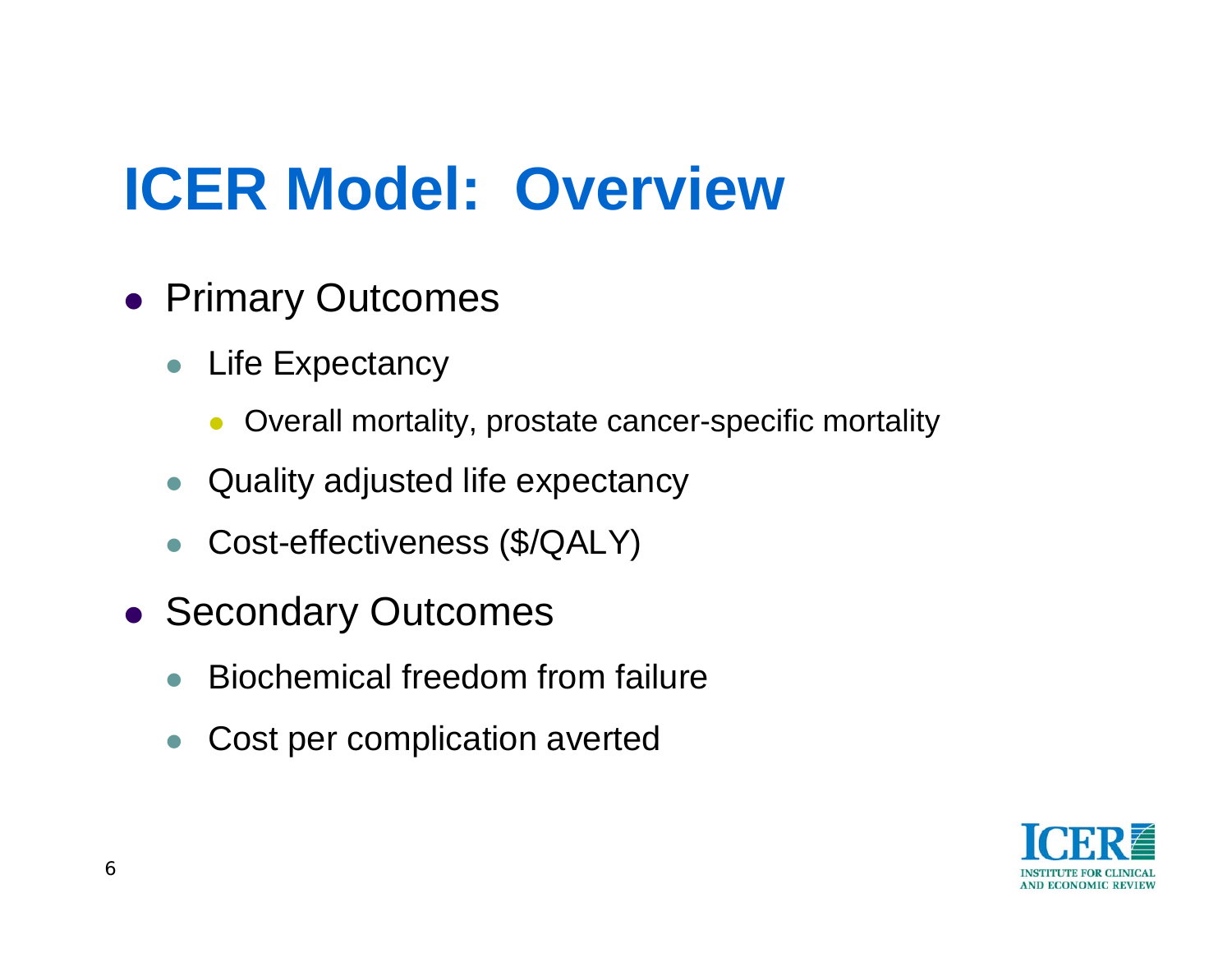### **Model Assumptions: Disease Course**

- No men die of prostate cancer within 3 years of diagnosis
- All men who recur after definitive therapy will recur biochemically (BCR)
- Probability of progressing from BCR to metastatic disease same for all low-risk patients regardless of treatment
- Men die of prostate cancer only after the development of metastatic disease
- The probability of progressing from metastatic disease to death is the same regardless of treatment

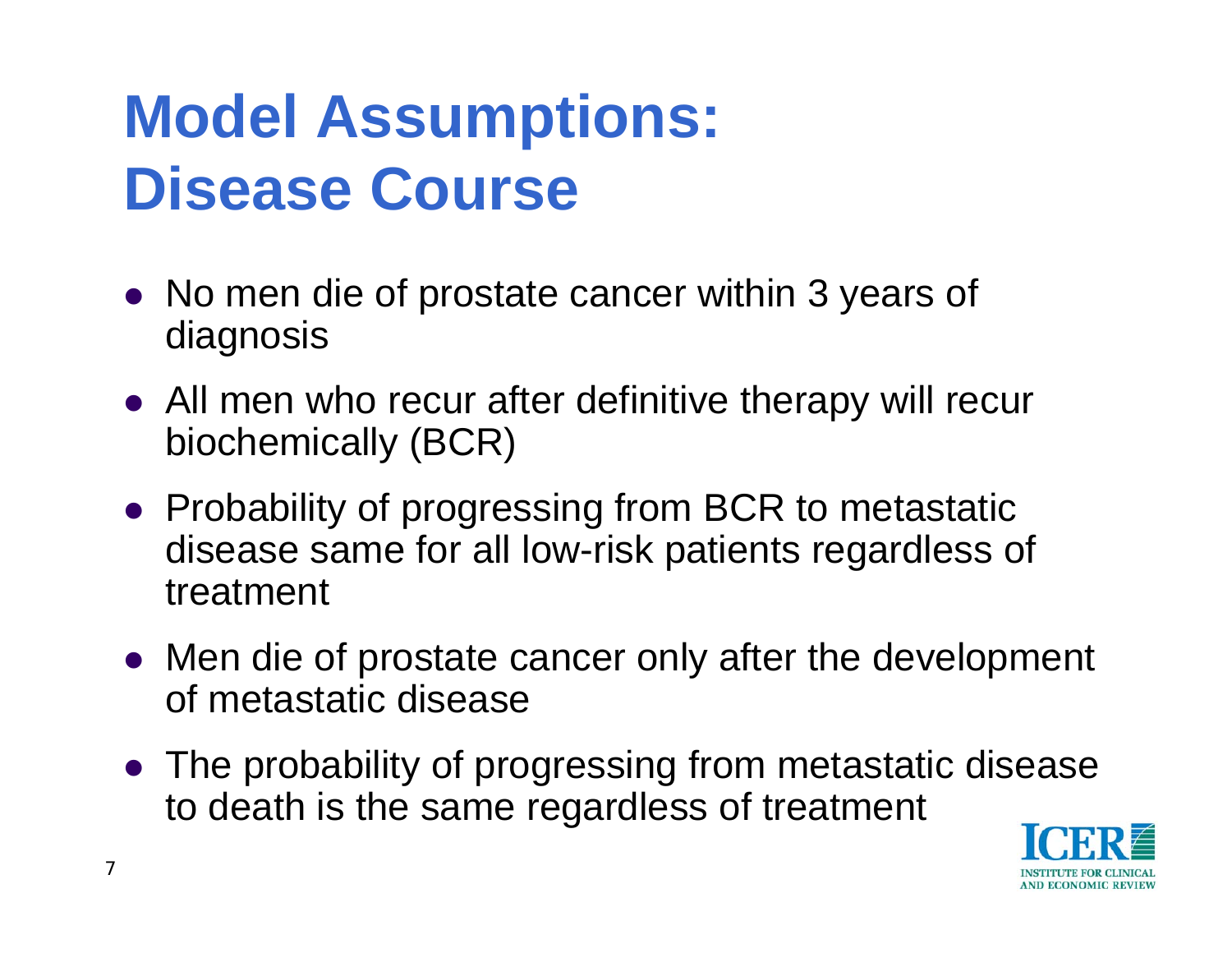### **Model Assumptions: Disease Course**

- Active surveillance (AS)
	- Progression on AS is defined as
		- $\bullet$ Increase in Gleason score or
		- $\bullet$ Rapid PSA rise
	- No patients progress to metastatic disease while on AS
	- Patients who progress are treated with IMRT plus 6 months of androgen deprivation therapy (ADT)
	- 3 additional strategies for non-progressing patients who choose to be treated (1 each for brachytherapy, proton beam therapy, and IMRT respectively)
	- $\bullet$  Patients who choose to be treated have same disease outcomes as those treated at diagnosis

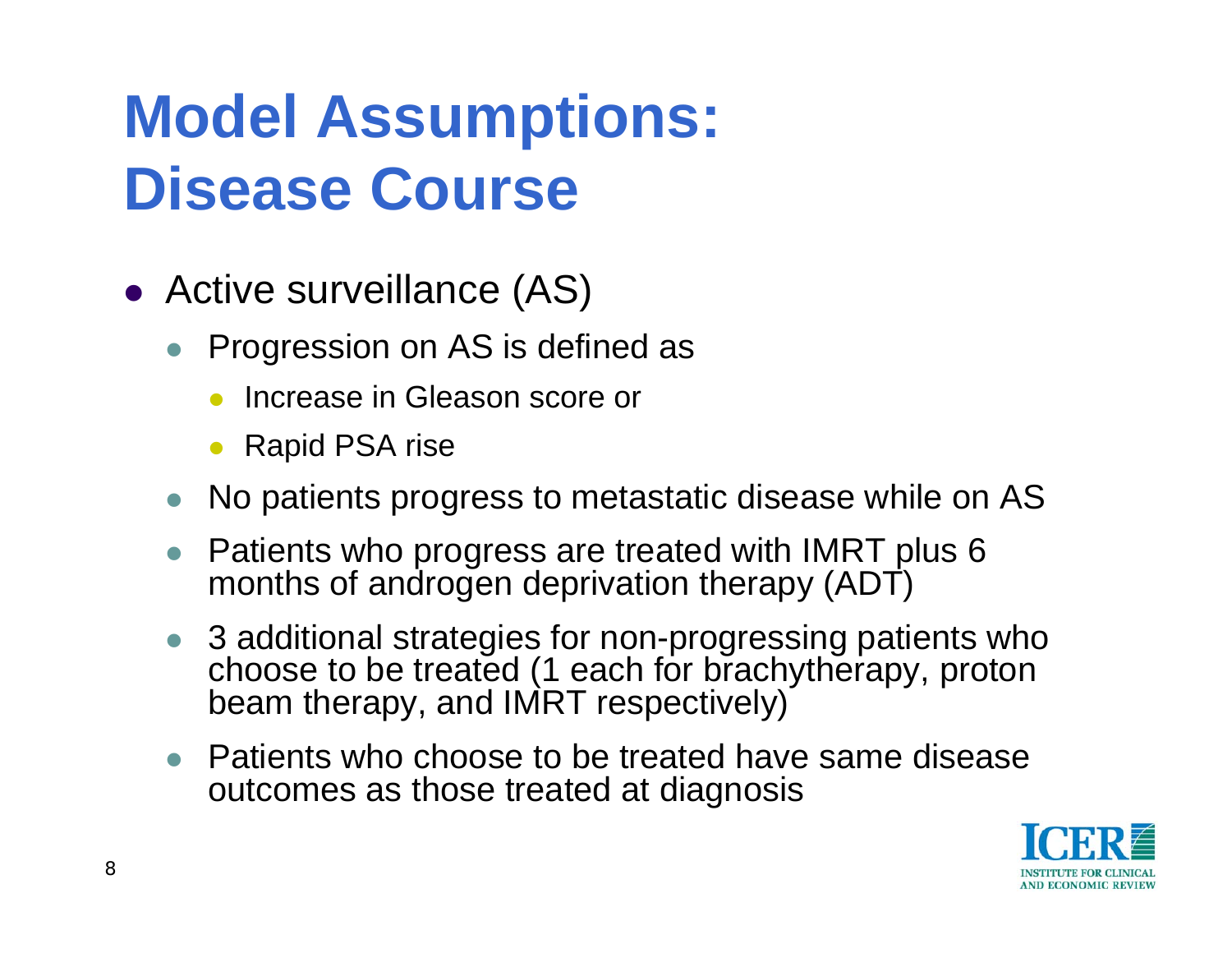#### **Model Assumptions: Complications of Treatment/Disease**

- $\bullet$ All complications will be treated
- The occurrence of any complication is independent of the occurrence of a second complication

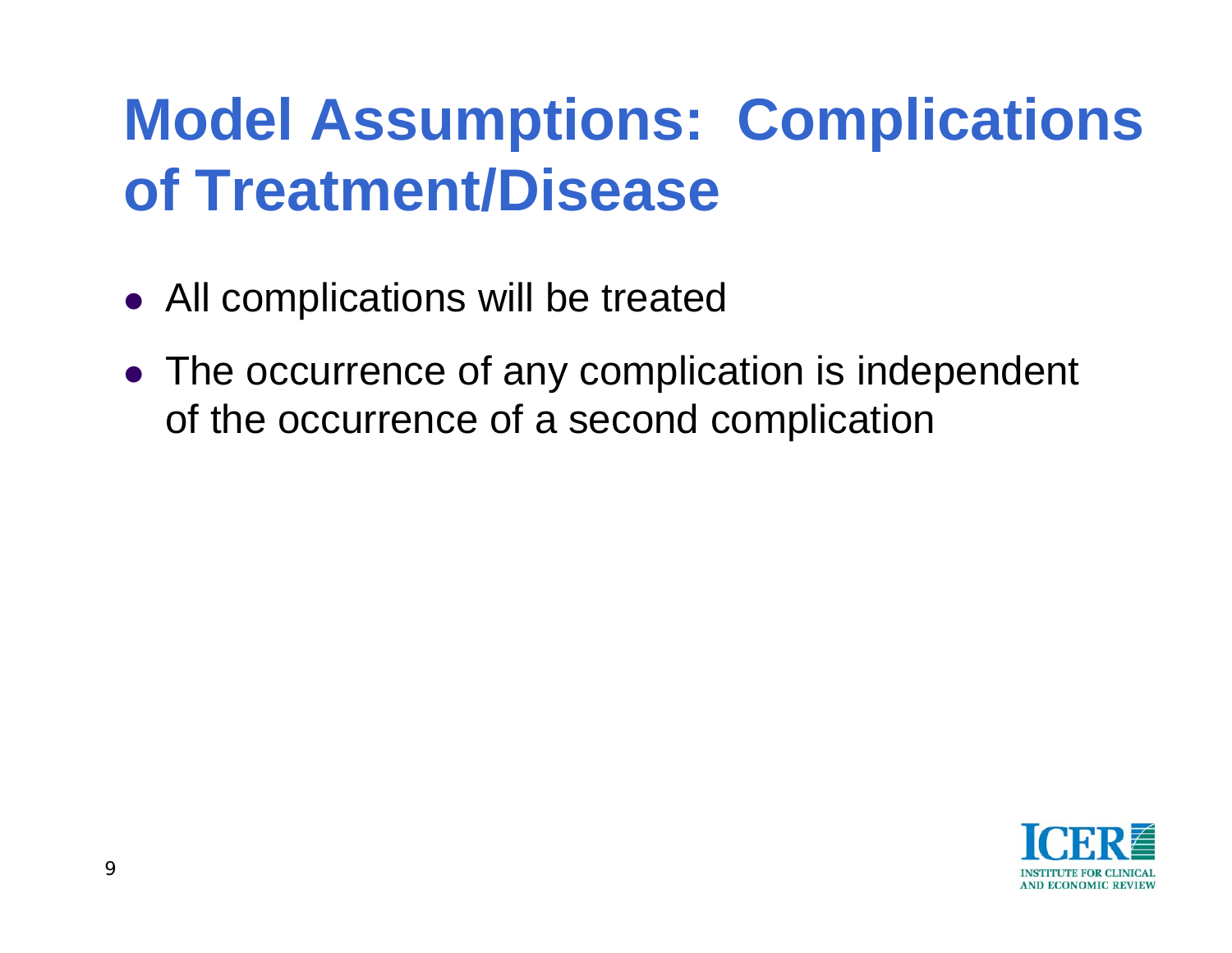### **Model Assumptions: Complications of Treatment**

- Long-term treatment complications
	- $\bullet$ Erectile dysfunction (ED)
	- $\bullet$ Genitourinary (e.g., incontinence)
	- $\bullet$ Gastrointestinal (e.g., proctitis)
	- $\bullet$ Occur at least 90 days after treatment
	- $\bullet$  All long-term complications will have occurred by 24 months after treatment
	- $\bullet$  All patients treated with 6 months ADT/IMRT will have ED during the year of treatment

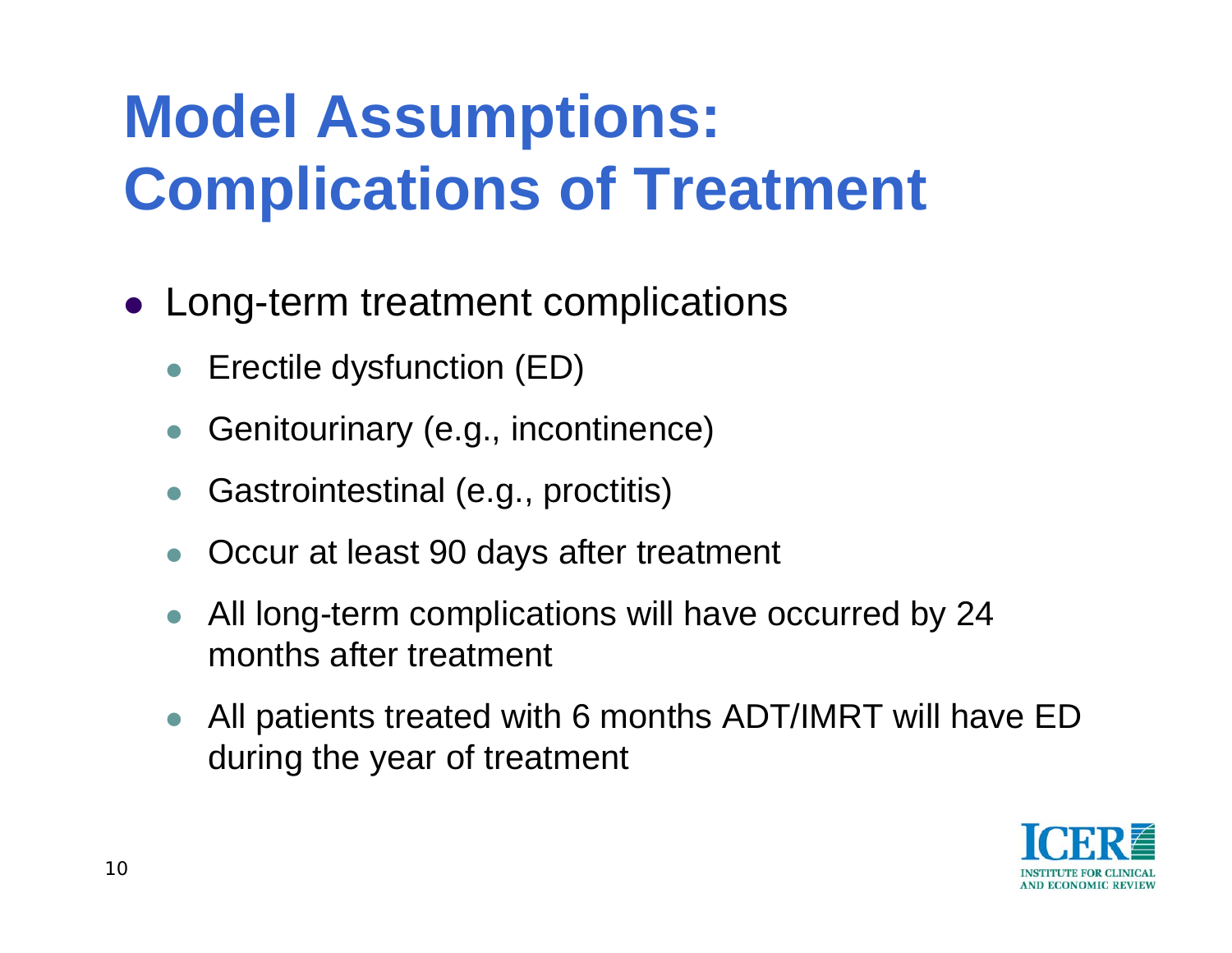### **Model Assumptions: Complications of Treatment**

- Short-term complications
	- $\bullet$ **Genitourinary**
	- $\bullet$ Gastrointestinal
	- $\bullet$  Acute urinary retention (for brachytherapy only)
		- All occur within 90 days of treatment
- Secondary malignancy after radiation (any tx):
	- Patients will receive associated disutility

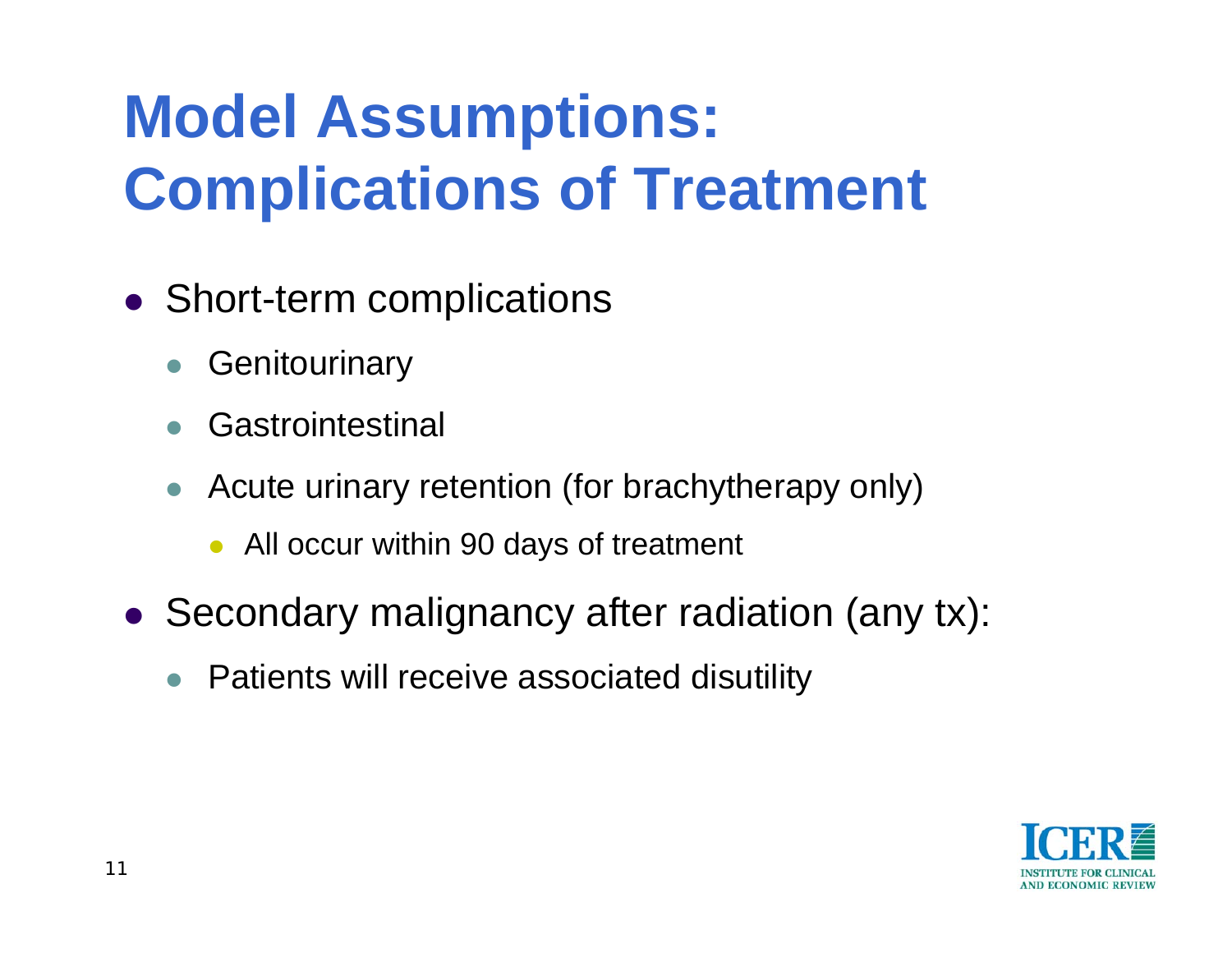### **Model Assumptions: Complications of Disease**

- Active surveillance (AS)
	- $\bullet$  ED
	- $\bullet$ **Incontinence**
	- $\bullet$ Occur beginning two years after placement on AS

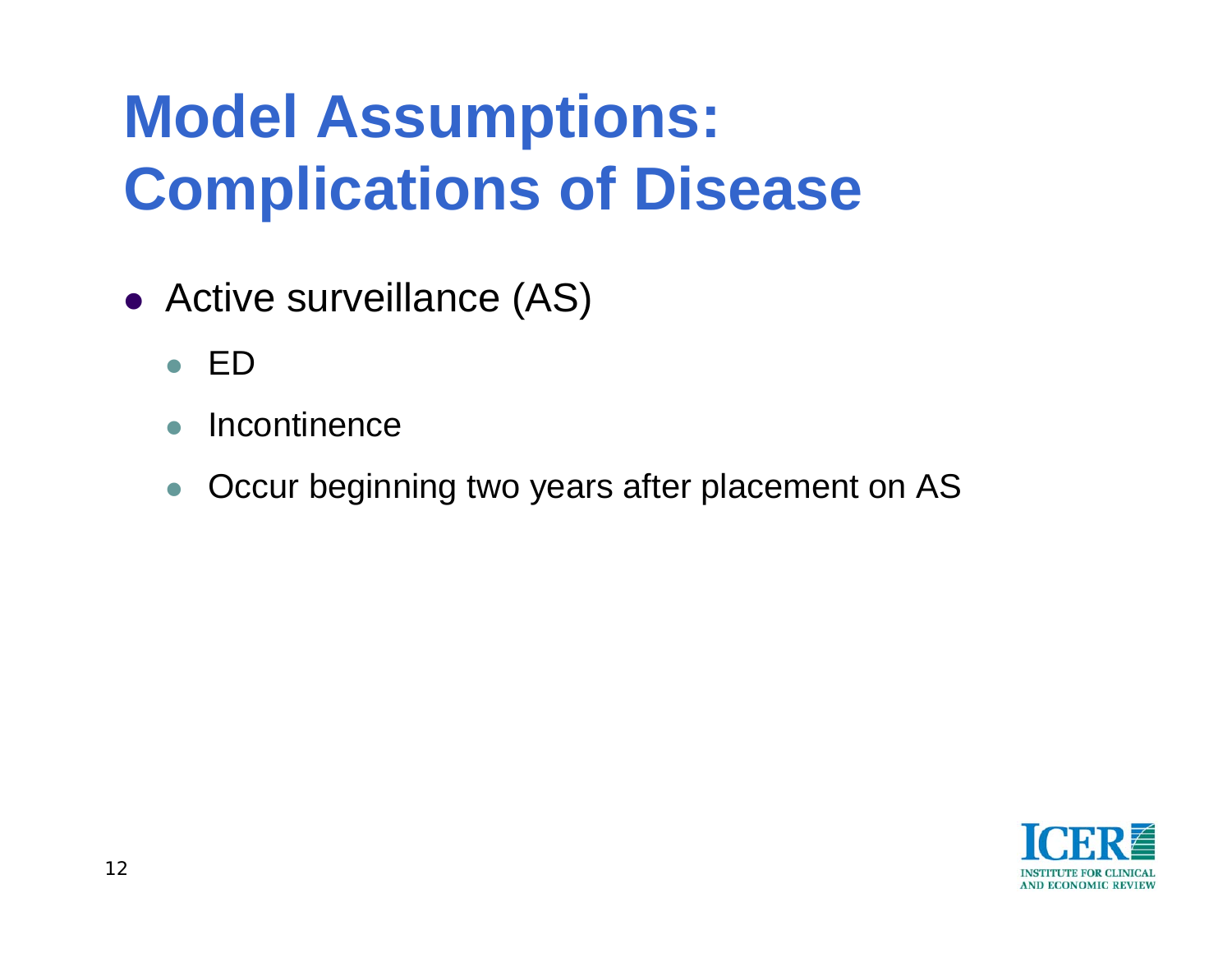### **ICER Model: Utilities**

- Utility for each health state remains constant for life, with 2 exceptions:
	- Short-term complication utilities will be applied to first year only and will be adjusted to be proportionate to 3-month duration
	- ED from ADT therapy assumed to persist for year in which treatment given only
- Disutility for secondary malignancy will differ between brachytherapy and other forms of radiation
	- $\bullet$ Will be subject to sensitivity analyses as well

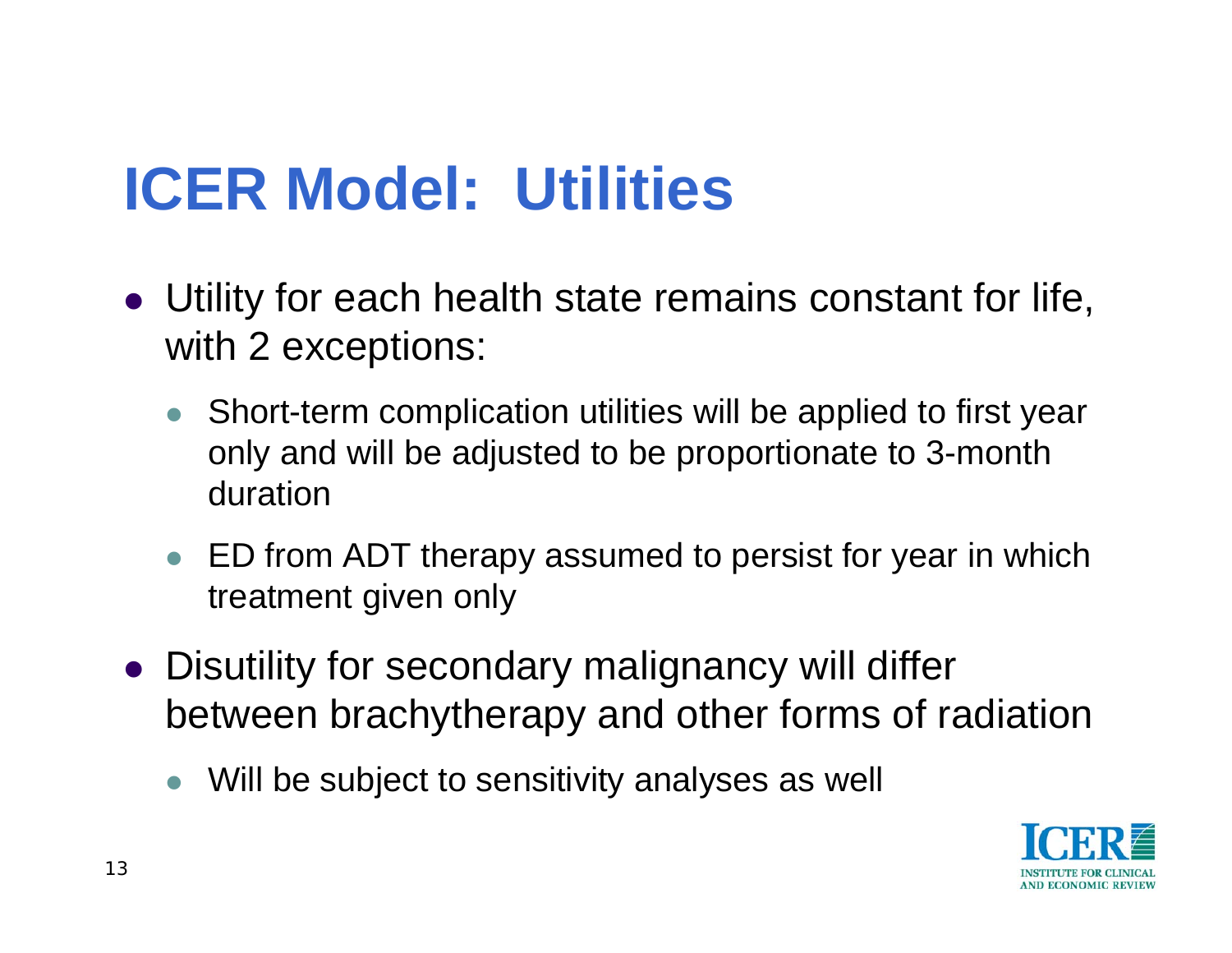### **Categories of Cost**

- Annual medical care costs (unrelated)
- Terminal care costs
	- Prostate cancer vs. other cause
- Direct medical costs
	- $\bullet$ Outpatient surveillance
	- $\bullet$ Outpatient treatments
	- $\bullet$ Patient out of pocket costs
- Patient time costs (e.g., time-in-therapy)

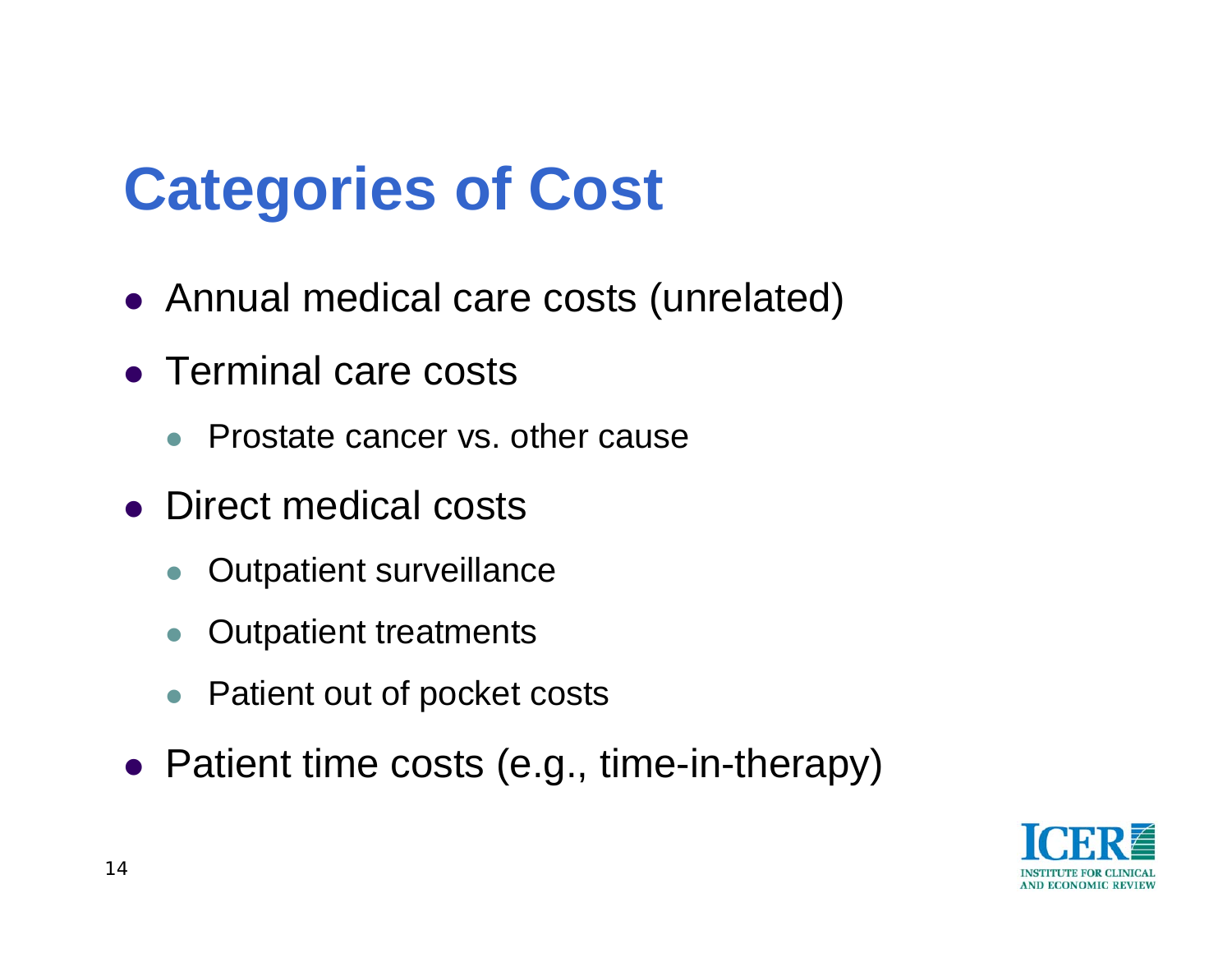#### **Direct Medical Costs**

- Outpatient surveillance
	- $\bullet$  Active surveillance
	- $\bullet$ Post-treatment surveillance
- Outpatient treatments
	- $\bullet$ Initial treatments
	- $\bullet$ Management of treatment-related complications
- Patient copayments, coinsurance, and deductibles

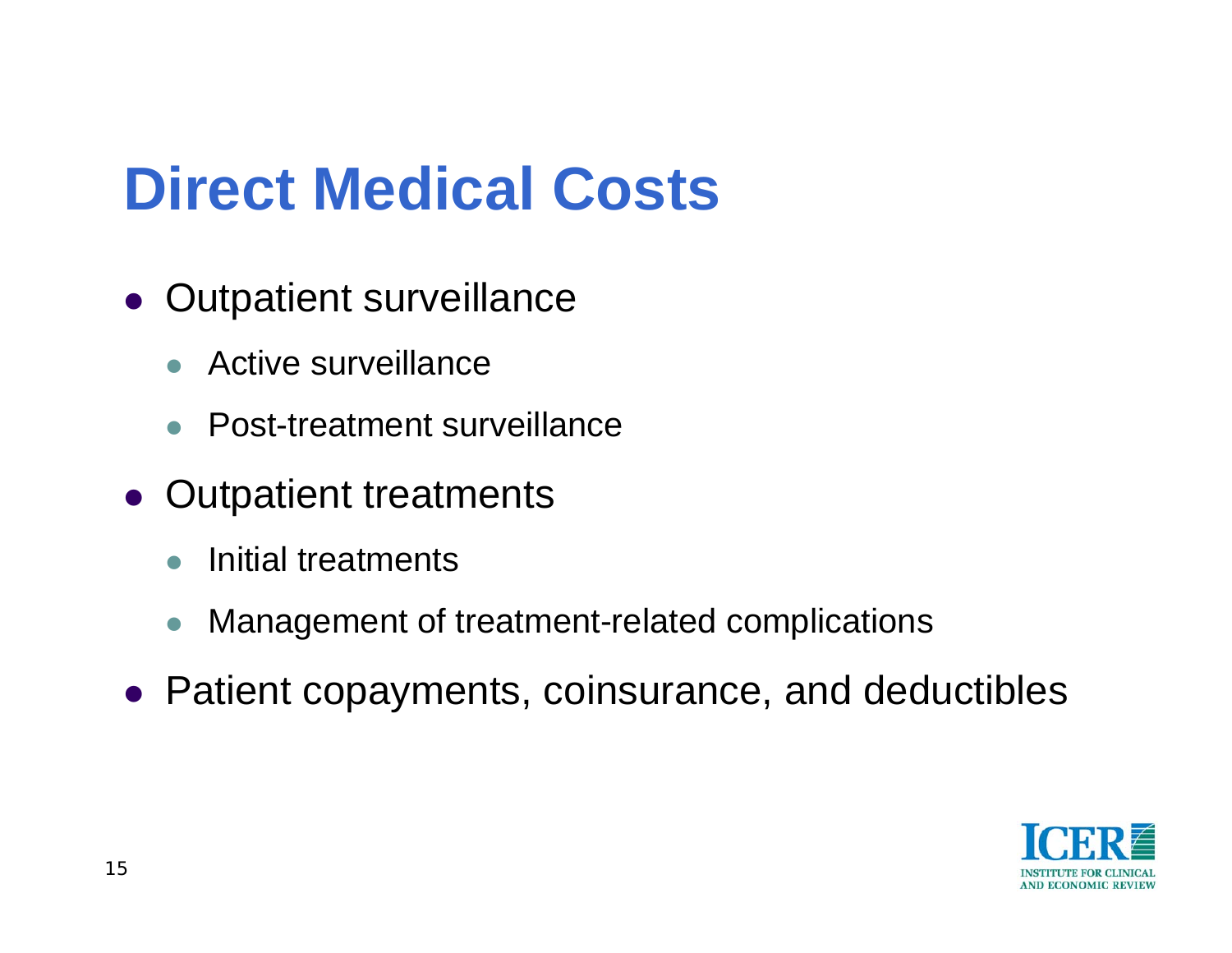#### **Base Case**

- Perspective = "payer plus"
	- $\bullet$ Costs from CMS, RedBook + patient time + out-of-pocket
	- $\bullet$ Sensitivity analyses will focus on payer-only perspective
- $\bullet$  Time horizon = lifetime
- Discounting  $= 3\%$  annually
- Constant 2007 US \$
	- $\bullet$ CPI adjusted, +/-medical care component
- For each CPT:
	- RVU\*annual units\*national conversion factor